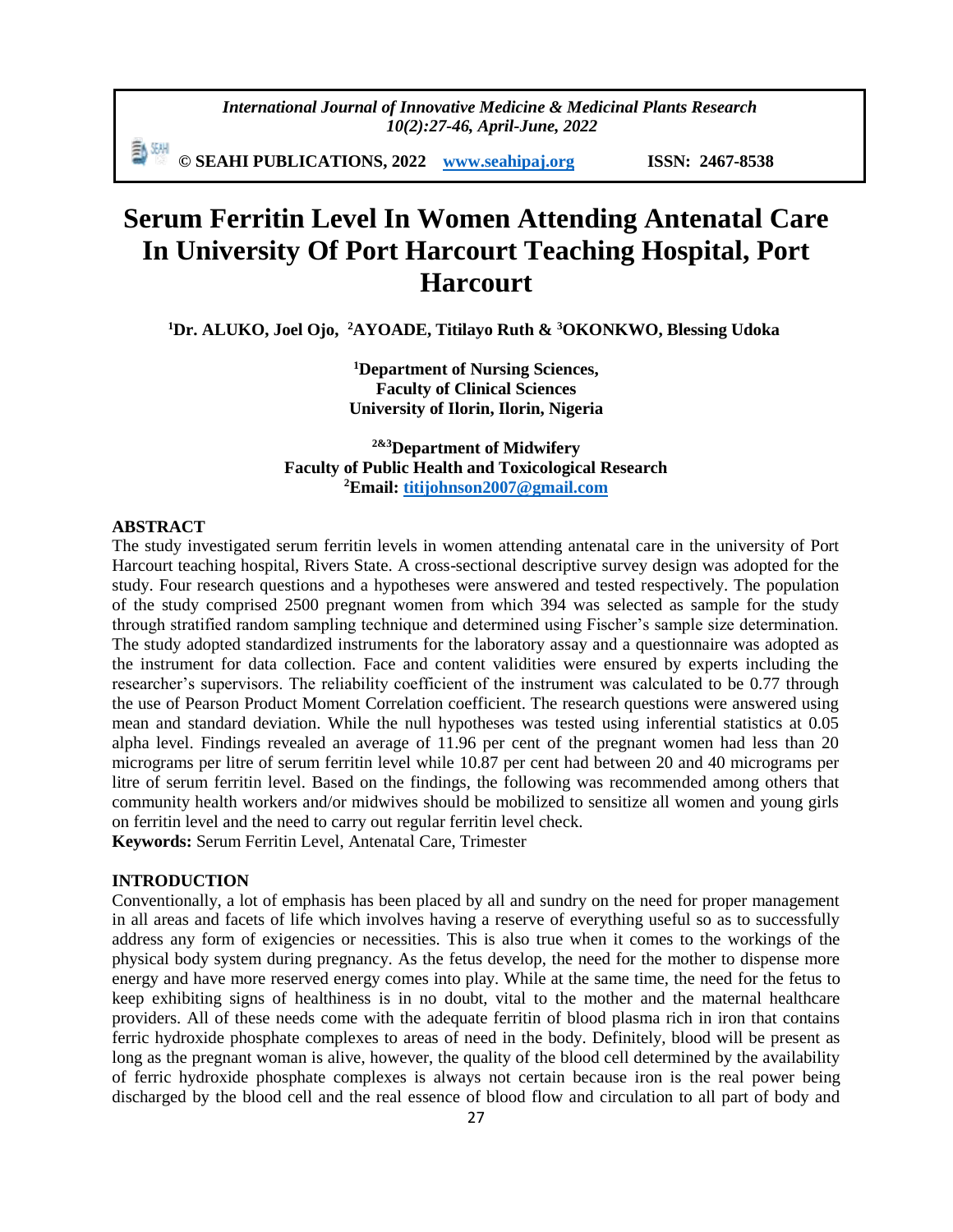across the body system of the pregnant woman and it all falls back at how much of this iron is/are available within the ferritin (Milman *et al.,* 2017)

Just as the mitochondria is the power house of the cells, so also is the ferritin the power house of iron. While the ferritin usually lives in the body's cells to house iron, releasing it when the body needs it. The iron itself is an essential element for almost all living organisms including the pregnant woman and the fetus. This is premised on the fact that iron participates in a wide variety of metabolic processes, including oxygen transport, deoxyribonucleic acid (DNA) synthesis, as well as electron transport. This implies that there is a seemingly impressive relationship between ferritin levels and the health status of pregnant women. In the sense that, the amount of red blood cells that can be found in the body is determined by the extent of the ferritin in the body cells. Just as any matter is only limited to the available space. So, for instance, when there is deficiency of hemoglobin, it is needless taking iron alone to the cleaners, ferritin level also to an extent, will be culpable. Thus, it should be understood that ferritin level is the determinant of the capacity of protein in the body of a pregnant woman because ferritin functions to keep protein in a soluble and non-toxic form (Gebremichael *et al.,* 2014).

Furthermore, ferritin is found in most tissues as a cytosolic protein, but small amounts are secreted into the serum where it functions as an iron carrier. Approximately 75 per cent of a pregnant woman body's iron is absorbed by hemoglobin of red blood cells and in muscle cells such as myoglobin as well as some enzymes while about 25 per cent is stored in the ferritin (University of California San Francisco (UCSF), 2020; Abbaspour *et al.,* 2014).

Additionally, the hemoglobin requires iron so as to convey oxygen from the lungs to the body's tissues and returns carbon dioxide from the tissues back to the lungs. Hemoglobin is made up of four protein molecules (globulin chains) that are connected together. The normal adult hemoglobin (abbreviated Hgb or Hb) molecule contains two alpha-globulin chains and two beta-globulin chains. In fetuses, beta chains are not common and the hemoglobin molecule is made up of two alpha chains and two gamma chains. As the fetus grows, the gamma chains are gradually replaced by beta chains, forming the adult hemoglobin structure. Each globulin chain contains an important protein-containing porphyrin compound termed heme. Embedded within the heme compound is an iron atom that is vital in transporting oxygen and carbon dioxide in the blood of the pregnant woman (Kadry *et al.*, 2018).

Notably, the availability of sufficient oxygen in hemoglobin is also responsible for the reddish appearance of the blood. Although oxygen dissolves in blood, only 1.5 percent of oxygen in the blood is dissolved directly into the blood itself. Most of the oxygen—98.5 percent—is bound to a protein called hemoglobin and carried to the tissues. Molecules with more oxygen bound to the heme groups are brighter red. As a result, oxygenated arterial blood where the Hb is carrying four oxygen molecules is bright red, while venous blood that is deoxygenated is darker red. As a result, hemoglobin is critical to the assessment of ferritin level in the body of pregnant women because it plays an important role in maintaining the shape of the red blood cells. In their natural shape, red blood cells are round with narrow centers resembling a donut without a hole in the middle. Hence, poorly protein-saturated hemoglobin is referred to as abnormal hemoglobin and abnormal hemoglobin structure can, therefore, disrupt the shape of red blood cells and impede their function and flow through blood vessels. While muscle cells such as myoglobin as mentioned earlier is distantly related to hemoglobin as it facilitates oxygen diffusion (Loy *et al*., 2019).

More so, myoglobin increased oxygen diffusion gradient from the capillaries to the cytoplasm. It has also been shown to have enzymatic functions. So, myoglobin is necessary for the decomposition of bioactive nitric oxide to nitrate. Owing to the fact that nitric oxide is an epigenetic molecule, the decomposition of bioactive nitric oxide to nitrate is essential in the body of a pregnant woman in order to regulate fetoplacental vascular permeability and resistance and platelet aggregation in the placenta (Januar *et al.,* 2015; Joo *et al.,* 2013).

Therefore, with the interplay of hemoglobin and myoglobin in ferritin functioning, serum ferritin levels among pregnant women can either be high moderate or low (Souza *et al.,* 2016; Adediran *et al.*, 2011). The expected serum ferritin levels' range for pregnant women that could indicate a proper body functioning is 11 to 307 micrograms per liter of ferritin blood test. In order words, any outcome below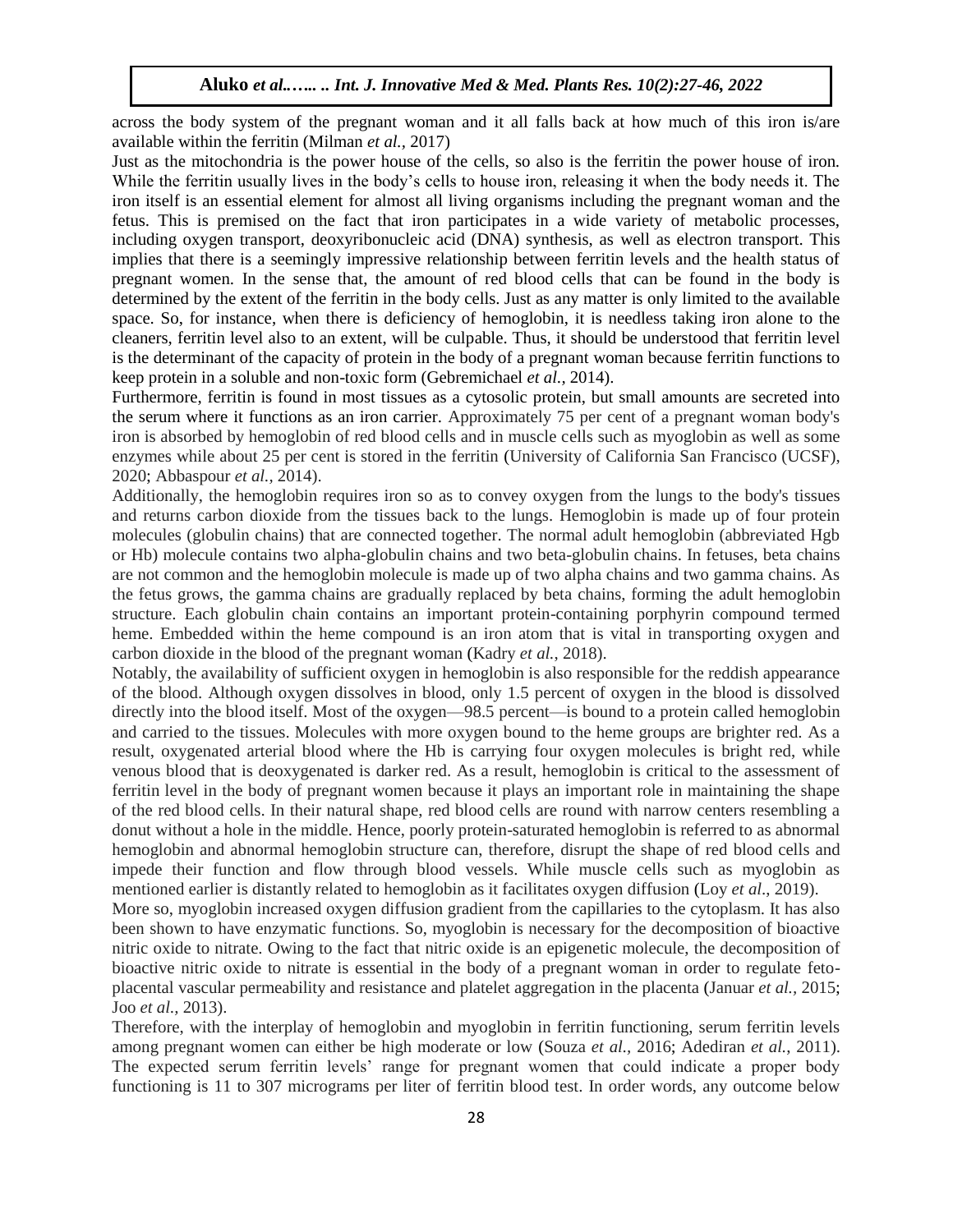this range can be referred to as low ferritin level while any outcome above this range could be referred to as elevated or high ferritin level (Nazario, 2020). As a result, any affected pregnant woman with low or elevated ferritin level may be at risk of: fatigue, poor cognitive skills, dizziness, headaches, restless legs syndrome, blood transfusion, preterm delivery, cesarean delivery and/or low birth weight baby. Thus, there are everyday factors that could be responsible for the different levels of ferritin among pregnant women as documented in medical and allied literature, such as: pregnancy trimester, nutrition related characteristics, parasitosis status, occupational status, pre-pregnancy or preconception menstrual flow, birth interval, body max index (BMI) and literacy (Sholeye *et al.,* 2017).

A good number of these factors were considered as the variables of this study. It has been observed that not all pregnant women have the same serum ferritin level blood test outcome as a result of trimester age. Serum ferritin levels in the first trimester often differ in outcome among pregnant women as well as the serum ferritin levels in the second and third trimesters. In nutrition related characteristics, this is an aspect of the eating pattern of pregnant women. Pregnant women who engage in the right eating or dietary pattern will absorb the right quantity of nutrient that will take care of an aspect of low or elevated ferritin levels. Parasitosis is the presence of parasitic disease and has been discovered as one of the causes of shortage in red blood cells. This type of disease is caused by human parasite. Occupational status is another factor. Pregnant women who are engaged in occupations that saps their energy beyond what is reasonable may be prone to elevated or low ferritin levels. It is also fundamental to know that pregnant women who experienced heavy menstrual flow prior to conception are also susceptible to low ferritin levels. Studies have also revealed that women with short birth intervals are at risk of low ferritin levels.

Be that as it may, as much as likely reasons for serum ferritin levels have been highlighted, understanding the likely severity of low and elevated serum ferritin levels in pregnant women is much more pertinent to this study. This understanding will help to fully define the current status of ferritin levels among our women and provide the basis for possible remedy in the case of low or elevated ferritin levels. To ensure this, the study will prioritize the examination of serum ferritin levels among pregnant women with respect to each trimester. Also, the effect of socio-demographical characteristics and eating pattern were considered for assessment in ascertaining ferritin levels in women attending care in the university of Port Harcourt teaching hospital, Rivers State. Nevertheless, to the best of the researcher's knowledge, in recent time, no study in this direction has been conducted among pregnant women attending care in hospitals in Port Harcourt. This is the crux of this study.

## **Statement of the Problem**

Low or elevated ferritin levels, although can be found in every other person, but it has been observed in several studies to be prevalent among pregnant women. Also, its cause among pregnant women has been underscored as poor health care. However, low and elevated ferritin levels have been linked to multifactorial tendencies leading to its emergence among pregnant women. Such multifactorial tendencies range from socioeconomic factors to personal lifestyle.

What therefore motivated the researcher to embark on this study is that, the life of every pregnant woman means a lot to national development and Nigeria is one of the sub-Saharan African countries marked as epicenter of low and abnormal ferritin levels among pregnant women. Discovering the status of ferritin levels among our women can serve as one of the way-outs in identifying the right solutions in putting an end to this chagrin. Put simply, the researcher wants to ascertain ferritin levels among pregnant women attending antenatal care in the university of Port Harcourt teaching hospital, Rivers State.

# **Aim and Objectives of the Study**

This study is aimed at investigating ferritin levels in women attending antenatal care in the university of Port Harcourt teaching hospital, Rivers State.

The objectives are to:

- 1. assess the proportion of serum ferritin levels during the first, second and third trimester of pregnancy in women attending antenatal care in university of Port Harcourt teaching hospital;
- 2. find out the proportion of women attending antenatal care in university of Port Harcourt teaching hospital with adequate serum ferritin level;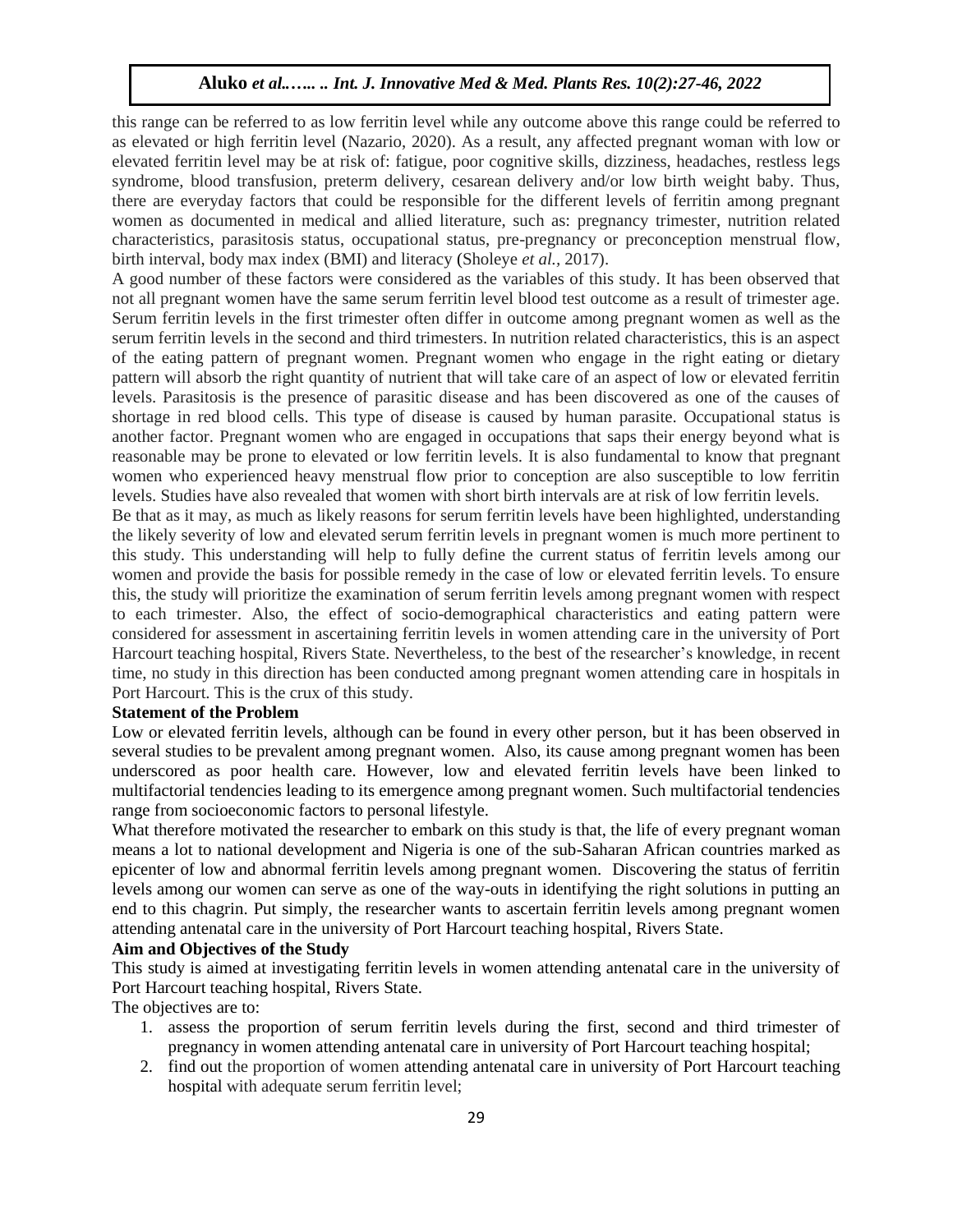- 3. determine the effect of socio-demographical characteristics of pregnant women attending antenatal care in university of Port Harcourt teaching hospital on their serum ferritin level; and,
- 4. ascertain the dietary practice of the pregnant women attending antenatal care in university of Port Harcourt teaching hospital in relation to their serum ferritin level.

# **Research Questions**

The following research questions guided the study.

- 1. What is the proportion of serum ferritin levels during the first, second and third trimester of pregnancy among pregnant women attending antenatal care in university of Port Harcourt teaching hospital?
- 2. What is the proportion of women attending antenatal care in university of Port Harcourt teaching hospital with adequate serum ferritin level?
- 3. What is the effect of socio-demographical characteristics of pregnant women attending antenatal care in university of Port Harcourt teaching hospital on their serum ferritin level?
- 4. What is the dietary practice of pregnant women attending antenatal care in university of Port Harcourt teaching hospital on their serum ferritin level?

# **Hypothesis**

The under listed null hypothesis guided the study and tested at 0.05 level of significance.

There is no significant difference in the proportion of serum ferritin levels during the first, second and third trimester of pregnancy among pregnant women attending antenatal care in university of Port Harcourt teaching hospital with respect to socio-demographical characteristics.

#### **METHODOLOGY**

This study adopted a cross-sectional descriptive survey design with laboratory testing. The study was carried out in University of Port Harcourt Teaching Hospital (UPTH), currently situated at Alakahia, Port Harcourt, PMB 6173, Rivers State, Nigeria. UPTH is a host to an estimated population of 300 midwives with cutting-edge maternal health facilities catering for an estimate of 2500 women of childbearing age annually. The sample size of 394 was selected from the total population of 2186, using Fischer's sample size determination formulae. The self-structured pre-tested English language interviewer-administered questionnaire titled, "Serum Ferritin Levels in Women Attending Antenatal Care Questionnaire" (SFLWACQ) was used alongside standardized instruments such as Calbiotech Ferritin Eliza Kit. (Calbiotech, Netherland), EDTA Bottles, Plain Sample bottles, Precision Pipette, Absorbance Paper, Graph paper, Laboratory Centrifuge (Universal 320, Hettich Germany), Refrigerator, Eliza Reader. The SFLWACQ is sub-divided into two sections—A and B. Section A comprised the demographic data such as age, parity, trimester, educational level and occupation, while the section B is further sub-divided into 2 segments to wit: 1. Socio-demographical factors for ferritin levels. 2. Dietary practice in relation to ferritin level. The researcher worked hand in hand with her supervisor, the antenatal facility coordinator and laboratory scientist in the process of data collection. Subsequently, peripheral blood samples of 5ml were collected to determine the proportion of serum ferritin levels at the first, second and third trimesters respectively. The 2ml of blood samples were collected into the EDTA Samples bottles from 248 respondents who gave their consent and return the filled copies of the questionnaire. The serum ferritin level assay was stored in the plain bottles at  $\sim$ 20<sup>o</sup>C prior to analysis after centrifugation. The ferritin assay was done at university of Port Harcourt Teaching Hospital's laboratory. This process took four weeks for completion. However, there was a high rate of attrition among the pregnant women owing to reasons such as superstitious belief among the women, fear of the shortage of blood and need to seek husband or partner's consent before granting permission to take their blood sample. Thus, those who gave their full consent were 248 indicating 62.94% rate. All the instruments were validated by the researcher's supervisor, and other experts in School of Public Health and Toxicological Research, Africa Centre of Excellence, University of Port Harcourt. The test-retest reliability method was employed to determine the reliability of the instruments and a reliability index 0.77 was obtained. Measures of central tendency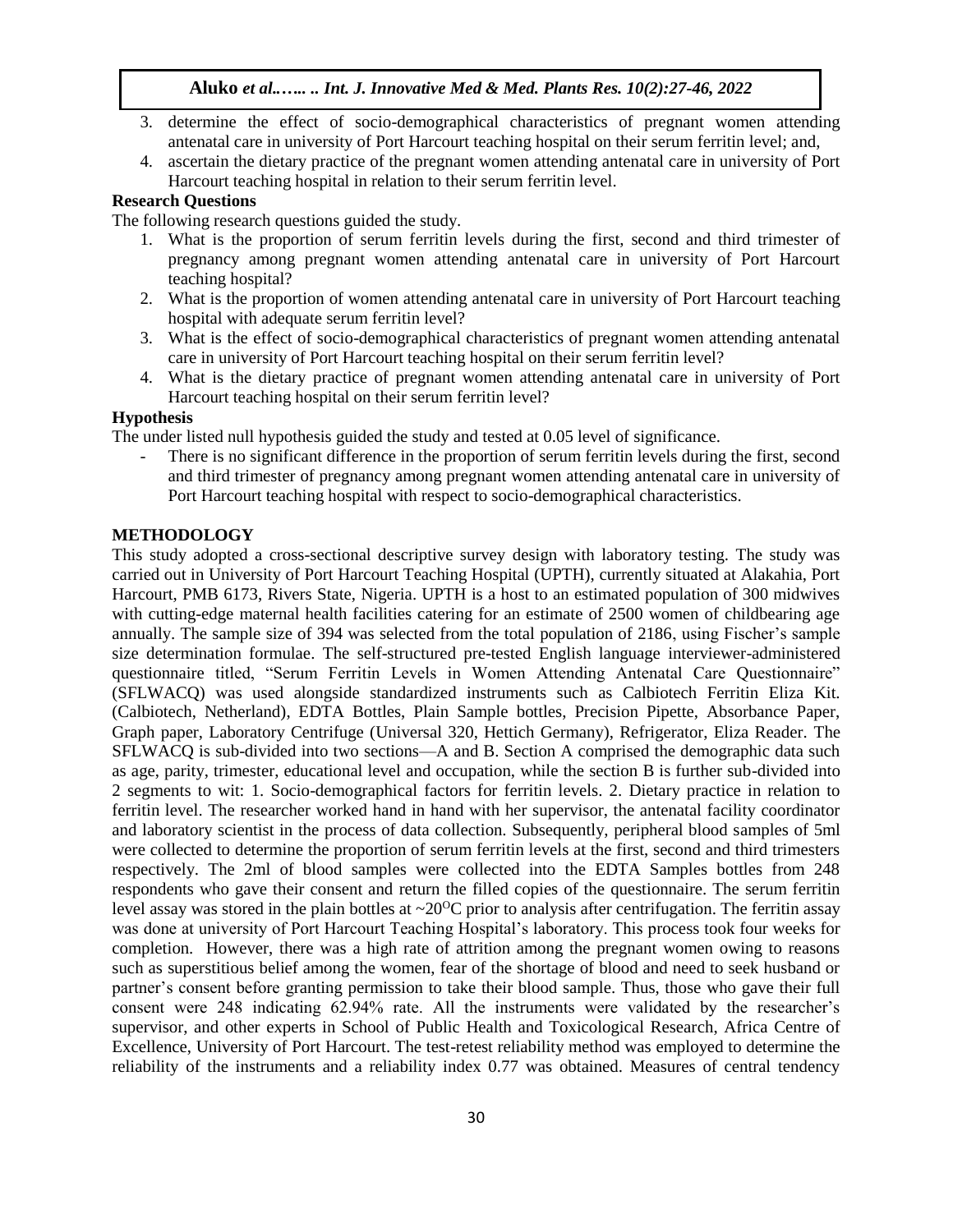statistics (mean), simple percentage and charts was used to answer the research questions while inferential statistics was used to answer the null hypothesis 0.05 level of significance.

## **RESULTS**

**Research Question 1:** *What is the proportion of serum ferritin levels during the first, second and third trimester of pregnancy among pregnant women attending care in university of Port Harcourt teaching hospital?*

**Table 1: Frequency and simple percentage on the proportion of serum ferritin levels during the first, second and third trimester of pregnancy among pregnant women attending care in university of Port Harcourt teaching hospital.**

| <b>Variable</b>  | <b>Value labels</b> | $\mu$ g/l < 20 | $\mu$ g/l > 20/ < 40 | $\mu$ g/l > 40 |
|------------------|---------------------|----------------|----------------------|----------------|
|                  | (Years of Age)      |                |                      |                |
|                  | Below 20            | 2              | 5                    | 4              |
|                  | Early 20            | 4              |                      | 5              |
| First            | Late 20s            | 5              | 3                    | 8              |
| <b>Trimester</b> | Early 30s           | 3              |                      | 3              |
|                  | Late 30s            | 2              |                      | 3              |
|                  | Early 40s           | 3              |                      |                |
|                  | Late 40s and above  |                |                      |                |
|                  | Total (% of 248)    | $19(7.66\%)$   | 22 (8.87%)           | 23 (9.27%)     |
| <b>Second</b>    | Below 20            |                |                      |                |
| <b>Trimester</b> | Early 20            | 5              |                      | 6              |
|                  | Late 20s            | n              |                      | 8              |
|                  | Early 30s           | 8              |                      | b              |
|                  | Late 30s            |                |                      |                |
|                  | Early 40s           |                |                      | 3              |
|                  | Late 40s and above  |                |                      |                |
|                  | Total (% of 248)    | 40 (16.13%)    | 27 (10.89%)          | 32 (12.90%)    |
| <b>Third</b>     | Below 20            |                |                      |                |
| <b>Trimester</b> | Early 20            |                |                      | 5              |
|                  | Late 20s            |                |                      |                |
|                  | Early 30s           |                |                      |                |
|                  | Late 30s            |                | n                    | C              |
|                  | Early 40s           |                |                      |                |
|                  | Late 40s and above  |                |                      |                |
|                  | Total (% of 248)    | 30 (12.10%)    | 32 (12.90%)          | 23 (9.27%)     |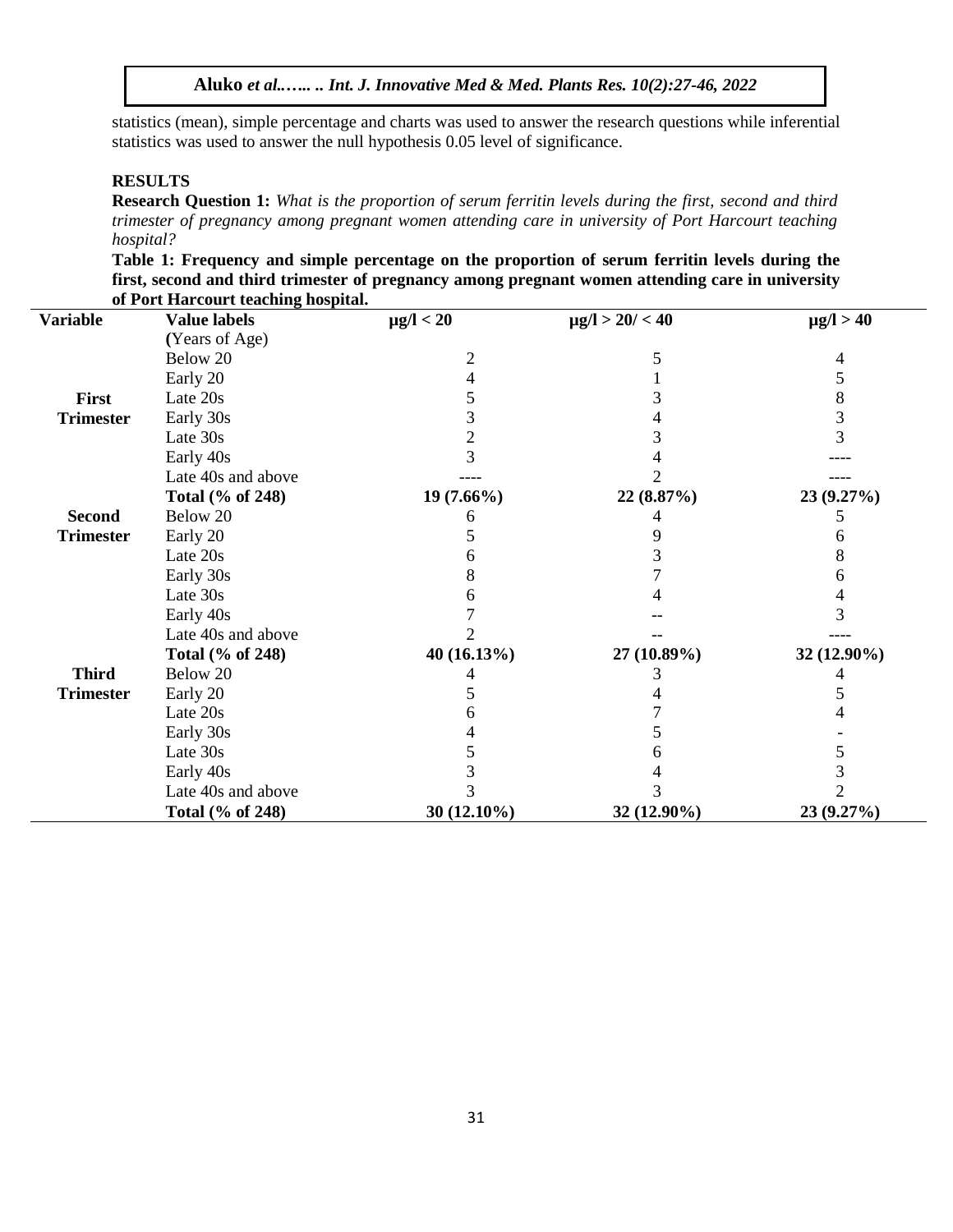

**Aluko** *et al..….. .. Int. J. Innovative Med & Med. Plants Res. 10(2):27-46, 2022*

**Figure 1: Bar chart on respondents' proportion of serum ferritin levels during the first, second and third trimesters of pregnancy represented in percentages.**

Results in Table 1 indicated that out of a total of 248 peripheral blood sampling, 19, 22 and 23 pregnant women in their first trimester had proportions of serum ferritin levels of: less than 20; between 20 and 40; as well as above 40 respectively. Pregnant women between the ages of late 20s had highest proportions of serum ferritin levels in their first trimester, as shown in the Table. The proportion of serum ferritin levels during the first trimester of pregnancy among the pregnant women attending care in university of Port Harcourt teaching hospital, as explained, is represented in the figure below:



**Figure 2: Bar chart on respondents' proportion of serum ferritin levels during the first trimester of pregnancy represented in percentages.**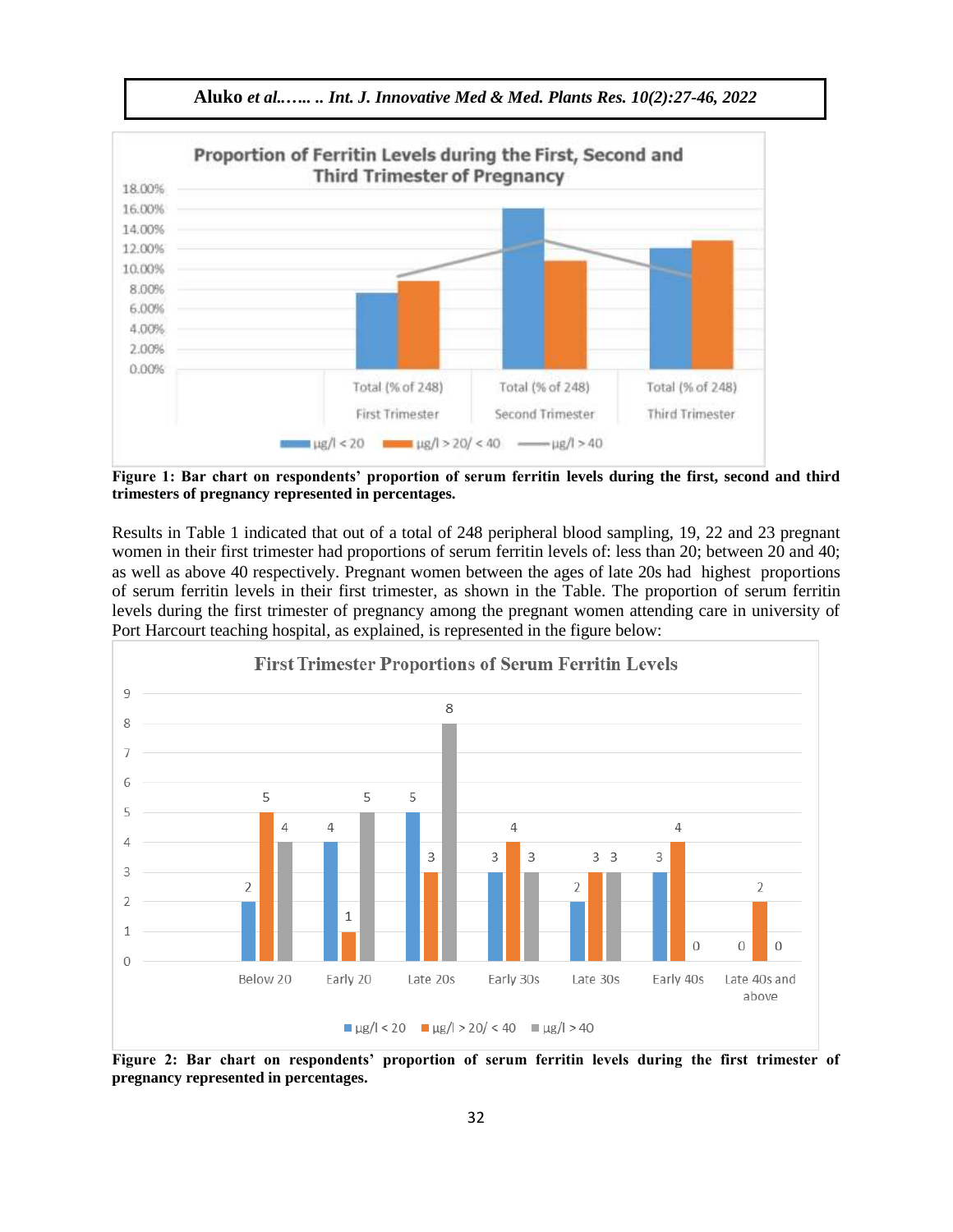Furthermore, results in Table 1 indicated that out of a total of 248 peripheral blood sampling -- 40, 27 and 32 pregnant women in their second trimester had proportions of serum ferritin levels of: less than 20; between 20 and 40; as well as above 40 respectively. Pregnant women within the ages of early 30s and late 20s had the highest proportions of serum ferritin levels in their second trimester, as shown in the Table. The proportion of serum ferritin levels during the second trimester of pregnancy among the pregnant women attending care in university of Port Harcourt teaching hospital, as explained, is represented in the figure below:



**Figure 3: Bar chart on respondents' proportion of serum ferritin levels during the second trimester of pregnancy represented in percentages**

More so, results in Table 1 indicated that out of a total of 248 peripheral blood sampling-- 30, 32 and 23 pregnant women in their third trimester had proportions of serum ferritin levels of: less than 20; between 20 and 40; as well as above 40 respectively. Pregnant women within the ages of early 20s and late 30s had the highest proportions of serum ferritin levels in their third trimester, as shown in the Table. The proportion of serum ferritin levels during the third trimester of pregnancy among the pregnant women attending care in university of Port Harcourt teaching hospital, as explained, is represented in the figure below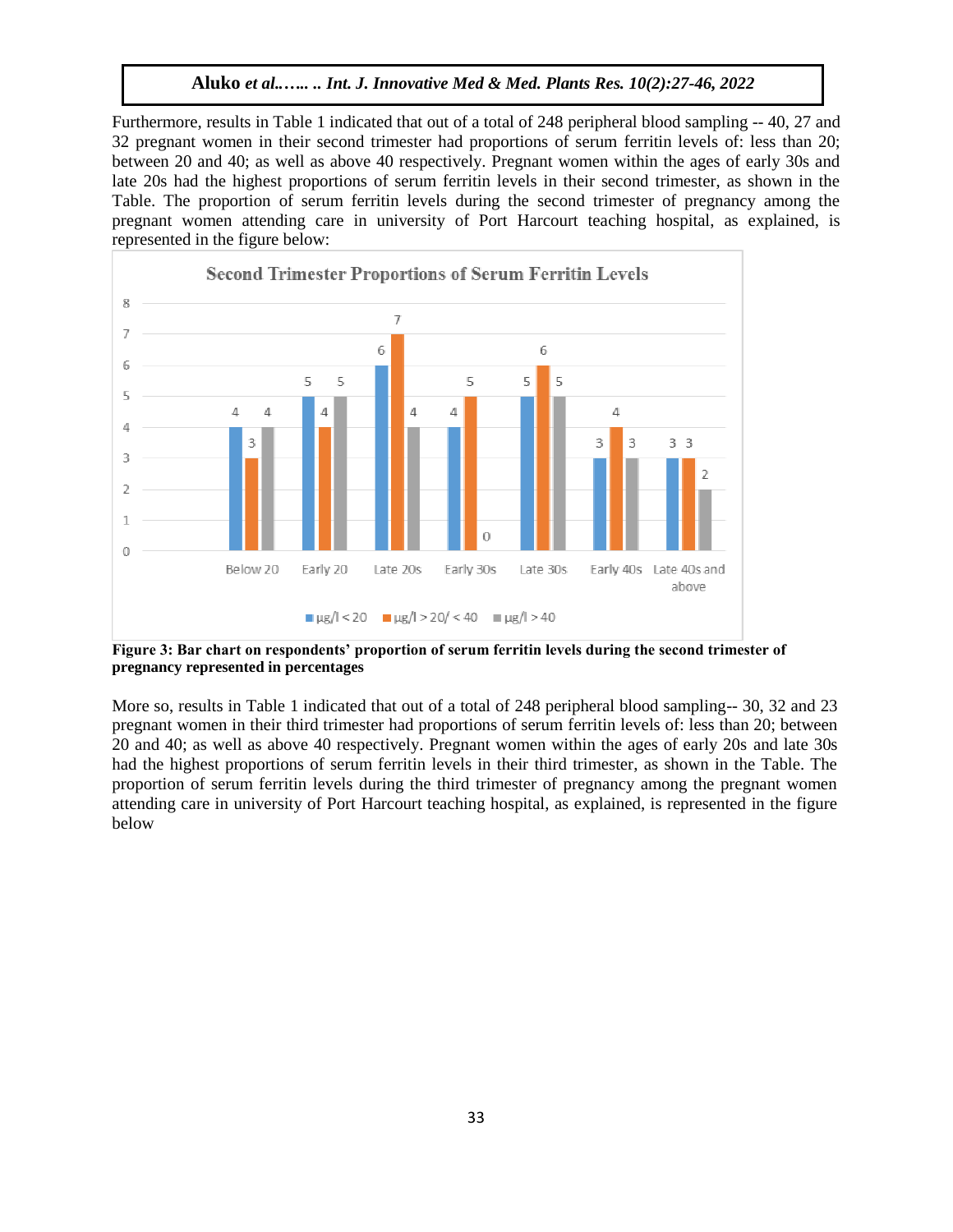

**Aluko** *et al..….. .. Int. J. Innovative Med & Med. Plants Res. 10(2):27-46, 2022*

**Figure 4: Bar chart on respondents' proportion of ferritin levels during the third trimester of pregnancy represented in percentages**

**Research Question 2:** What is the proportion of women attending care in university of Port Harcourt teaching hospital with adequate serum ferritin level?

| Table 2: Frequency and simple percentage on the proportion of women attending care in university |
|--------------------------------------------------------------------------------------------------|
| of Port Harcourt teaching hospital with adequate serum ferritin level.                           |

| <b>Variable</b>        | <b>Value labels</b> | or i ort marcourt teaching hospital with aucquate serum ferritm icycl<br>$\mu$ g/l < 20 | $\mu$ g/l > 20/ < 40 | $\mu$ g/l > 40 |
|------------------------|---------------------|-----------------------------------------------------------------------------------------|----------------------|----------------|
|                        | (Years of Age)      | (Inadequate)                                                                            | (Borderline)         | (Normal)       |
|                        | Below 20            |                                                                                         |                      |                |
|                        | Early 20            |                                                                                         |                      |                |
| <b>First Trimester</b> | Late 20s            |                                                                                         |                      |                |
|                        | Early 30s           |                                                                                         |                      |                |
|                        | Late 30s            |                                                                                         |                      |                |
|                        | Early 40s           |                                                                                         |                      |                |
|                        | Late 40s and above  |                                                                                         |                      |                |
|                        | Total (% of 64)     | 19 (21.84%)                                                                             | 22 (25.29%)          | 23 (26.45%)    |
| <b>Second</b>          | Below 20            |                                                                                         |                      |                |
| <b>Trimester</b>       | Early 20            |                                                                                         |                      |                |
|                        | Late 20s            |                                                                                         |                      |                |
|                        | Early 30s           | x                                                                                       |                      |                |
|                        | Late 30s            |                                                                                         |                      |                |
|                        | Early 40s           |                                                                                         |                      |                |
|                        | Late 40s and above  |                                                                                         |                      |                |
|                        | Total (% of 99)     | 40 (40.40%)                                                                             | 27 (27.27%)          | 32 (32.32%)    |
| <b>Third Trimester</b> | Below 20            |                                                                                         |                      |                |
|                        | Early 20            |                                                                                         |                      |                |
|                        | Late 20s            |                                                                                         |                      |                |
|                        | Early 30s           |                                                                                         |                      |                |
|                        | Late 30s            |                                                                                         |                      |                |
|                        | Early 40s           |                                                                                         |                      |                |
|                        | Late 40s and above  |                                                                                         |                      |                |
|                        | Total (% of 85)     | 30 (35.29%)                                                                             | 32 (37.65%)          | 23 (27.06%)    |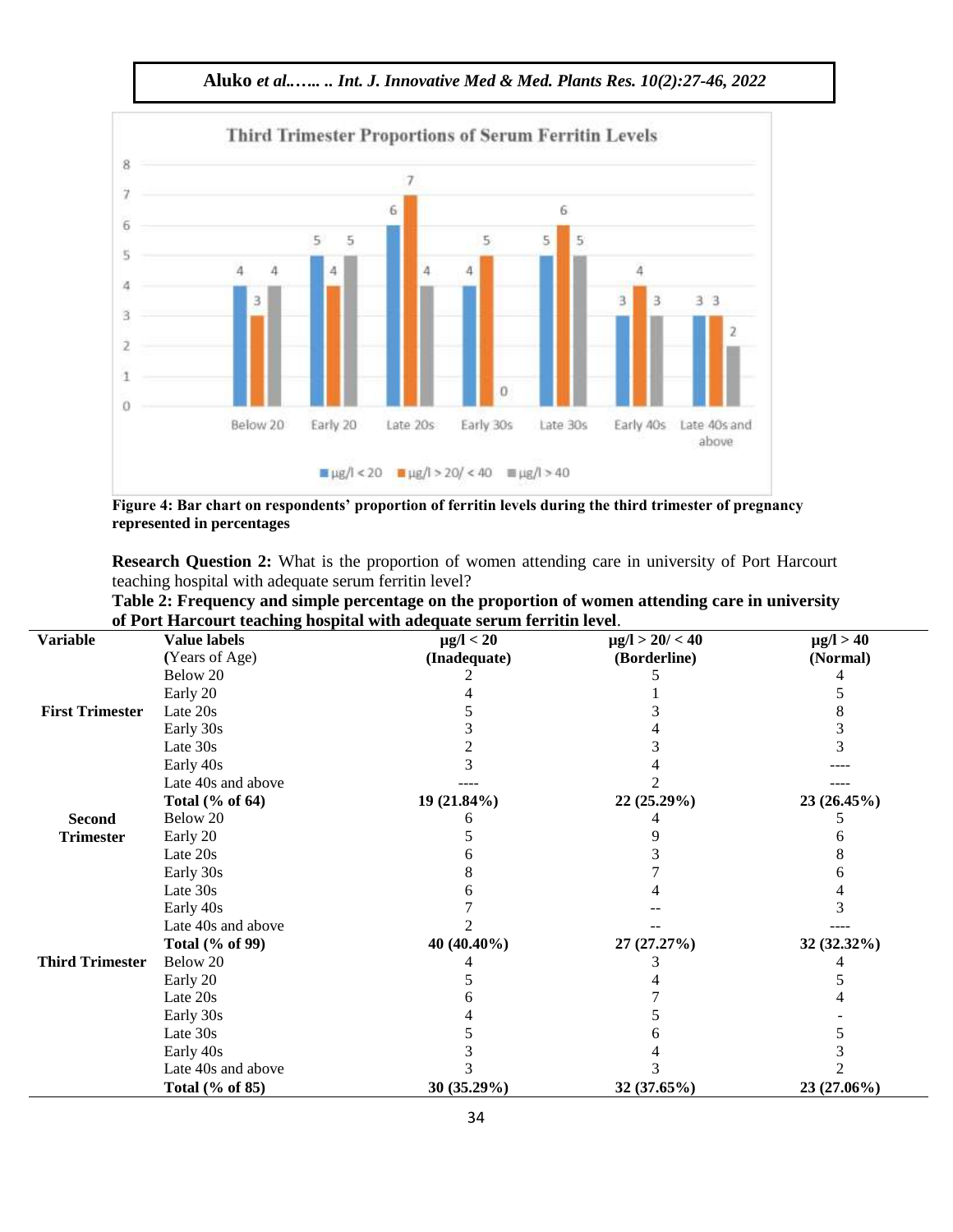

**Aluko** *et al..….. .. Int. J. Innovative Med & Med. Plants Res. 10(2):27-46, 2022*

**Figure 5: Bar chart on respondents' proportion of the total number of pregnant women having adequate serum ferritin levels during the first, second and third trimesters of pregnancy represented in percentages.**

Results in Table 2 showed that out of a total of 87 peripheral blood sampling of respondents in their first trimester-- 19, 22 and 23 pregnant women in their first trimester had proportions of serum ferritin levels of: inadequate, borderline and normal respectively. The implication of this is that only 26.45 per cent of the pregnant women in their first trimester of pregnancy had a proportion of serum ferritin level that can be considered as adequate as shown in the Table. The proportion of women attending care in university of Port Harcourt teaching hospital with adequate serum ferritin level in their first trimester, as explained, is represented in the figure below



**Figure 6: Bar chart on respondents' proportion of pregnant women having inadequate and adequate serum ferritin levels during the first trimester of pregnancy represented in percentages**

Results in Table 2 showed that out of a total of 99 peripheral blood sampling of respondents in their second trimester-- 40, 27 and 32 pregnant women in their second trimester had proportions of serum ferritin levels of: inadequate, borderline and normal respectively. The implication of this is that only 32.32 per cent of the pregnant women in their second trimester of pregnancy had a proportion of serum ferritin level that can be considered as adequate as shown in the Table. The proportion of women attending care in university of Port Harcourt teaching hospital with adequate serum ferritin level in their second trimester, as explained, is represented in the figure below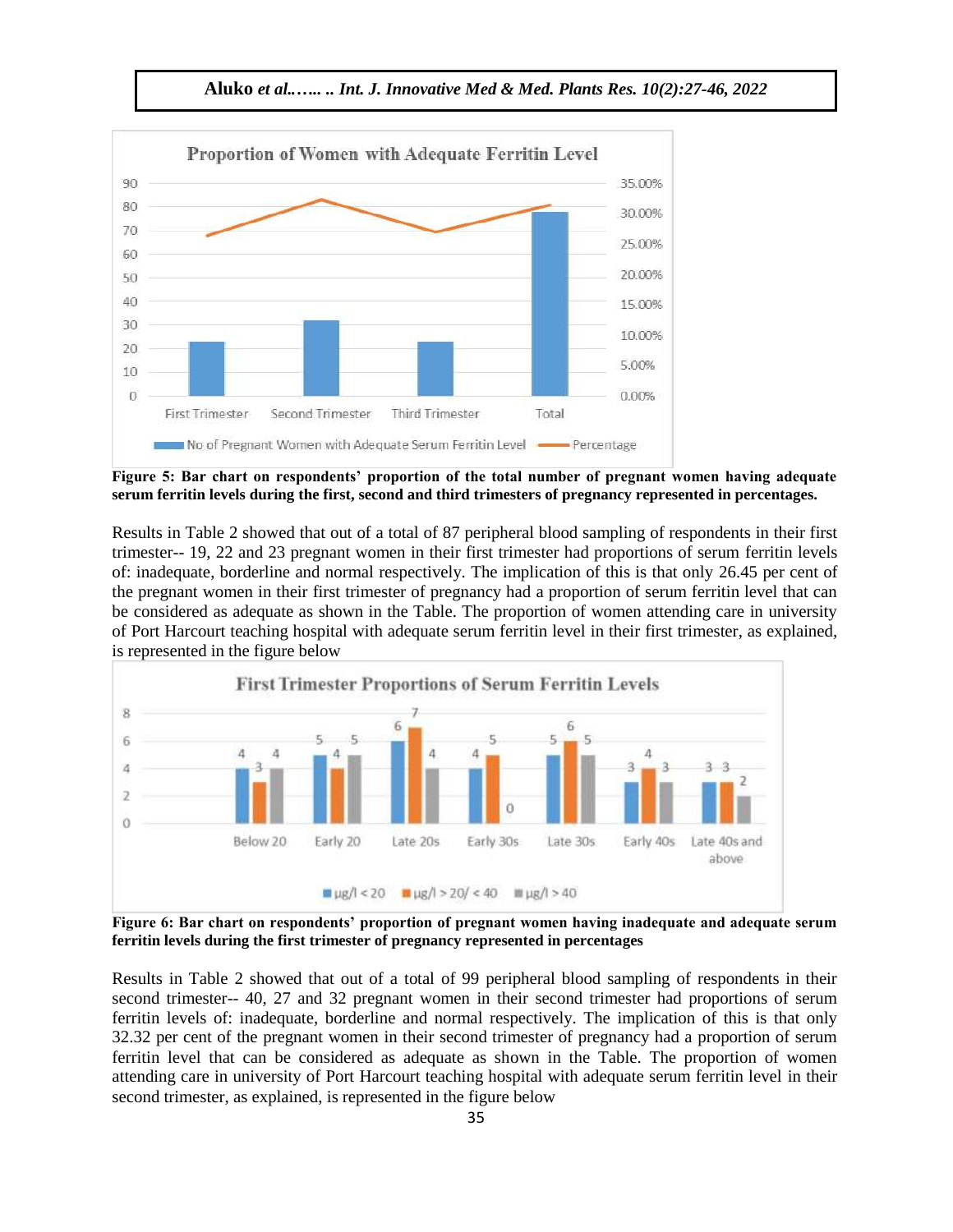

**Aluko** *et al..….. .. Int. J. Innovative Med & Med. Plants Res. 10(2):27-46, 2022*

**Figure 7: Bar chart on respondents' proportion of pregnant women having inadequate and adequate serum ferritin levels during the second trimester of pregnancy represented in percentages**

Results in Table 2 showed that out of a total of 85 peripheral blood sampling of respondents in their third trimester-- 30, 32 and 23 pregnant women in their third trimester had proportions of serum ferritin levels of: inadequate, borderline and normal respectively. The implication of this is that only 27.06 per cent of the pregnant women in their third trimester of pregnancy had a proportion of serum ferritin level that can be considered as adequate as shown in the Table. The proportion of women attending care in university of Port Harcourt teaching hospital with adequate ferritin level in their third trimester as explained is represented in the figure below



**Figure 8: Bar chart on respondents' proportion of pregnant women having inadequate and adequate serum ferritin levels during the third trimester of pregnancy represented in percentages**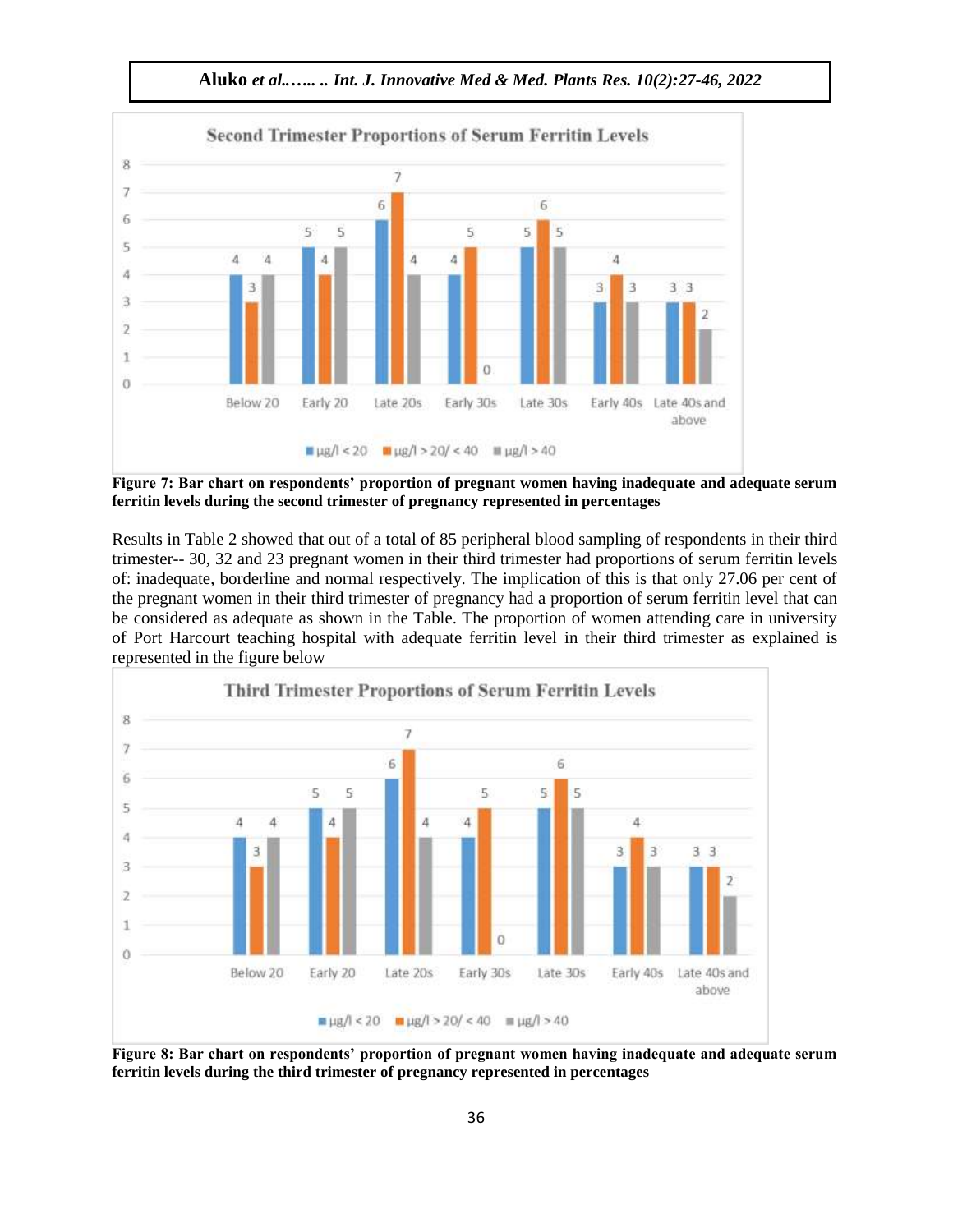**Research Question 3**: *What is the effect of socio-demographical characteristics of pregnant women attending care in university of Port Harcourt teaching hospital on their serum ferritin level?* Table 3: Weighted mean scores and standard deviation on the effect of socio-demographical characteristics of pregnant women (first trimester) attending care in university of Port Harcourt teaching hospital on their serum ferritin level

| S/N            | <b>Items</b>                                                      | $\mu$ g/l < 20<br>(Inadequate) |      | $\mu$ g/l > 20/ < 40<br>(Borderline) |      | $\mu$ g/l > 40<br>(Normal) |           |
|----------------|-------------------------------------------------------------------|--------------------------------|------|--------------------------------------|------|----------------------------|-----------|
|                |                                                                   | X                              | Sd   | $\mathbf{X}$                         | Sd   | $\boldsymbol{\mathrm{X}}$  | <b>Sd</b> |
|                |                                                                   | (1.5)                          |      | (1.5)                                |      | (1.5)                      |           |
| $\mathbf{1}$   | Is there flooding where you live?                                 | 1.53                           | 1.24 | 1.51                                 | 1.23 | 1.30                       | 1.14      |
| $\mathfrak{2}$ | Is there constant electricity where<br>you live?                  | 1.32                           | 1.15 | 1.43                                 | 1.20 | 1.58                       | 1.26      |
| 3              | Do you live in a building very<br>close to drainage system.?      | 1.48                           | 1.22 | 1.22                                 | 1.11 | 1.07                       | 1.03      |
| $\overline{4}$ | Is your source of water for<br>everyday activity from well?       | 1.51                           | 1.23 | 1.29                                 | 1.14 | 1.07                       | 1.03      |
| 5              | Is your source of water for<br>everyday activity from borehole?   | 1.93                           | 1.39 | 1.72                                 | 1.31 | 1.55                       | 1.25      |
| 6              | Is your source of water for 1.15<br>everyday activity from river? |                                | 1.07 | 1.05                                 | 1.02 | 0.89                       | 0.94      |
| 7              | Do you spend most of your<br>weekdays at my place of work?        | 1.68                           | 1.30 | 1.66                                 | 1.29 | 1.54                       | 1.24      |
| 8              | Do you spend most of your<br>weekdays doing house chores?         | 1.81                           | 1.35 | 1.65                                 | 1.28 | 1.55                       | 1.25      |
| 9              | Do you use shared toilet at home?                                 | 1.85                           | 1.36 | 1.73                                 | 1.32 | 1.55                       | 1.25      |
| 10             | Do you wake up with signs of<br>insect bites where you live?      | 1.59                           | 1.26 | 1.68                                 | 1.30 | 1.42                       | 1.19      |
|                | <b>Cluster</b>                                                    | 1.74                           | 1.32 | 1.49                                 | 1.22 | 1.35                       | 1.16      |

Results in Table 3 showed the mean and standard deviation statistics on the effect of socio-demographical characteristics of pregnant women attending care in university of Port Harcourt teaching hospital on their serum ferritin levels in first trimester of pregnancy. The mean scores of the respondents showed that they differ in socio-demographical characteristics in their first trimester of pregnancy and as a result, fall into the three different categories of serum ferritin levels proportion of less than 20 which is inadequate serum ferritin levels' proportion; between 20 and 40 serum ferritin which is the borderline serum ferritin levels'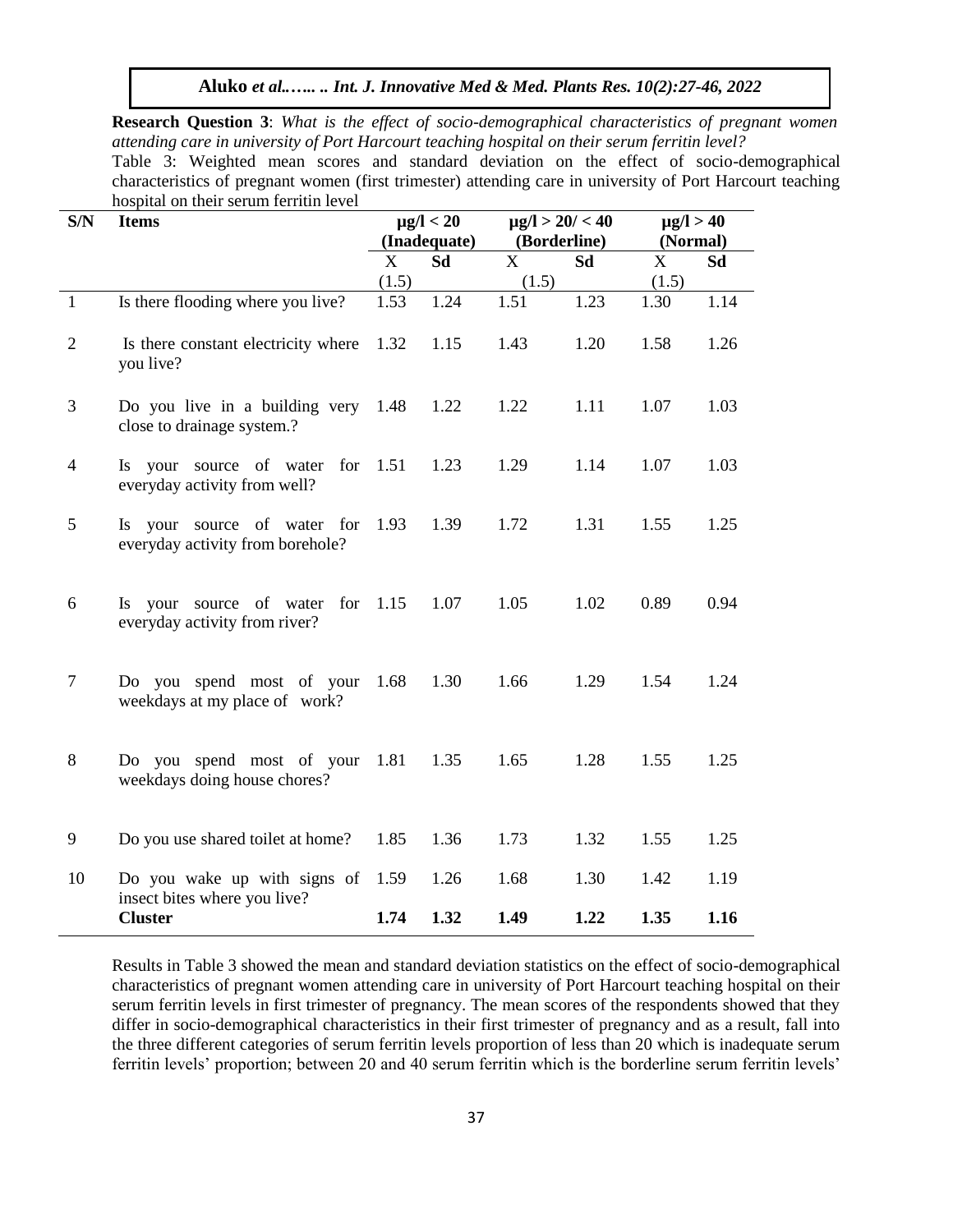proportion as well as above 40 which is normal serum ferritin levels' proportion. This is shown in the figure below.



**Figure 9: Pie chart on the effect of socio-demographical characteristics of respondents on their serum ferritin levels in first trimester of pregnancy.**

Table 4: Weighted mean scores and standard deviation on the effect of socio-demographical characteristics of pregnant women (second trimester) attending care in university of Port Harcourt teaching hospital on their serum ferritin level L,

| S/N            | <b>Items</b>                                                 |       | $\mu$ g/l < 20<br>(Inadequate) | $\mu$ g/l > 20/ < 40<br>(Borderline) |      | $\mu$ g/l > 40<br>(Normal) |      |
|----------------|--------------------------------------------------------------|-------|--------------------------------|--------------------------------------|------|----------------------------|------|
|                |                                                              | X     | Sd                             | X                                    | Sd   | X                          | Sd   |
|                |                                                              | (1.5) |                                | (1.5)                                |      | (1.5)                      |      |
| $\overline{1}$ | Is there flooding where you live?                            | 1.54  | 1.24                           | 1.58                                 | 1.26 | 1.24                       | 1.11 |
| 2              | Is there constant electricity where you<br>live?             | 1.12  | 1.06                           | 1.32                                 | 1.15 | 1.38                       | 1.18 |
| 3              | Do you live in a building very close to<br>drainage system?  | 1.52  | 1.23                           | 1.25                                 | 1.12 | 1.20                       | 1.10 |
| $\overline{4}$ | Is your source of water for everyday<br>activity well?       | 1.51  | 1.23                           | 1.39                                 | 1.18 | 1.42                       | 1.19 |
| 5              | Is your source of water for everyday<br>activity borehole?   | 1.54  | 1.24                           | 1.60                                 | 1.27 | 1.53                       | 1.24 |
| 6              | Is your source of water for everyday<br>activity river?      | 1.45  | 1.20                           | 1.23                                 | 1.11 | 1.14                       | 1.07 |
| 7              | Do you spend most of your weekdays<br>at your place of work? | 1.63  | 1.28                           | 1.59                                 | 1.26 | 1.52                       | 1.23 |
| 8              | Do you spend most of your weekdays<br>doing house chores?    | 1.72  | 1.31                           | 1.68                                 | 1.30 | 1.54                       | 1.24 |
| 9              | Do you use shared toilet at home?                            | 1.57  | 1.25                           | 1.60                                 | 1.27 | 1.32                       | 1.15 |
| 10             | Do wake up with signs of insect bites<br>where you live?     | 1.64  | 1.28                           | 1.49                                 | 1.22 | 1.18                       | 1.09 |
|                | <b>Cluster</b><br>Mean<br><b>Standard</b><br>and             | 1.52  | 1.23                           | 2.47                                 | 1.57 | 1.35                       | 1.16 |
|                | <b>Deviation</b>                                             |       |                                |                                      |      |                            |      |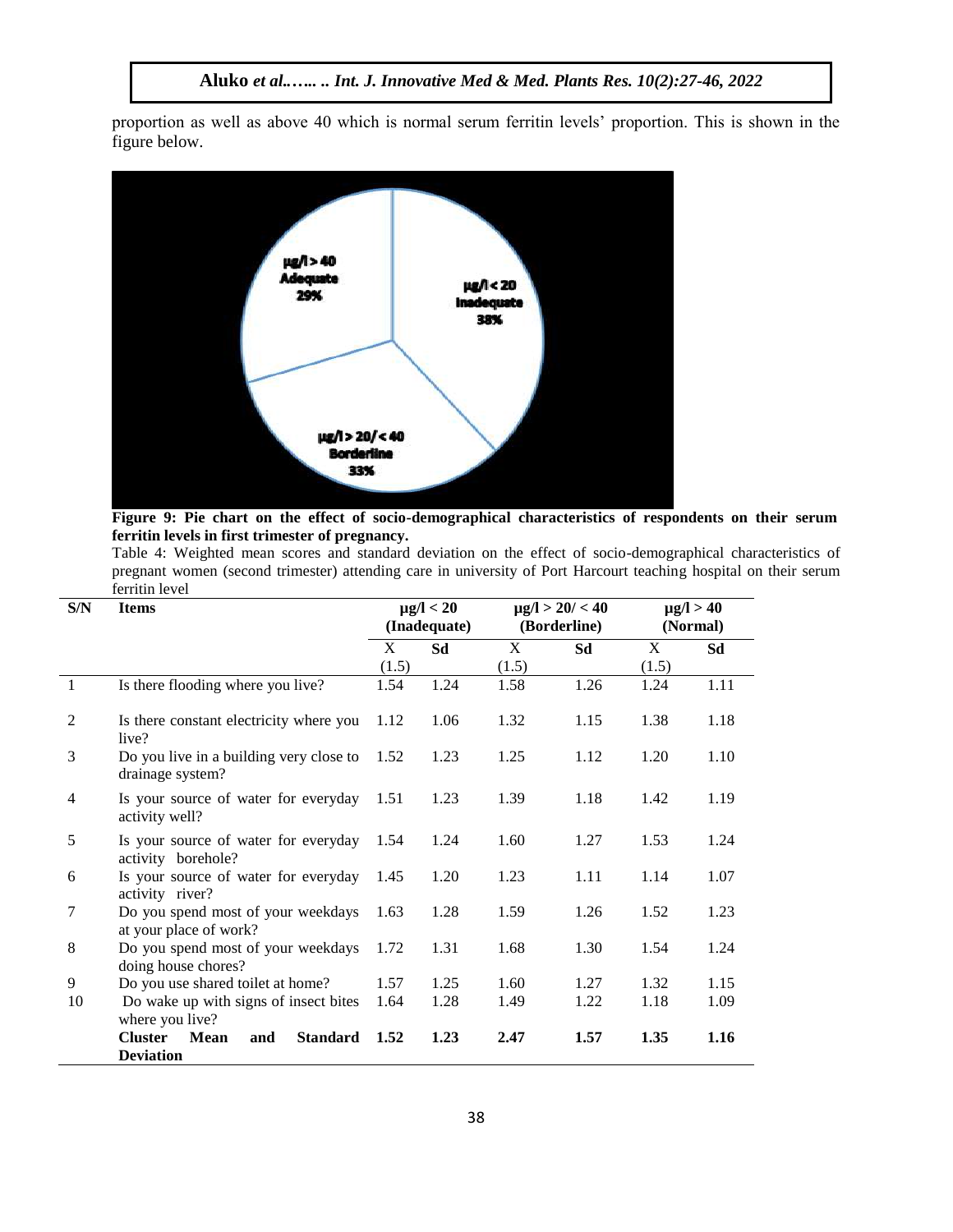Results in Table 4 showed the mean and standard deviation statistics on the effect of socio-demographical characteristics of pregnant women attending care in university of Port Harcourt teaching hospital on their ferritin level in second trimester of pregnancy. The mean scores of the respondents showed that they differ in sociodemographical characteristics in second trimester of pregnancy and as a result, fall into the three different categories of serum ferritin levels proportion of less than 20 which is inadequate serum ferritin levels' proportion; between 20 and 40 serum ferritin which is the borderline serum ferritin levels' proportion as well as above 40 which is normal serum ferritin levels' proportion. This is shown in the figure below



**Figure 10: Pie chart on the effect of socio-demographical characteristics of respondents on their serum ferritin levels in second trimester of pregnancy**

|  |                                        |  |  |  |  | Table 5: Weighted mean scores and standard deviation on the effect of socio-demographical                  |  |
|--|----------------------------------------|--|--|--|--|------------------------------------------------------------------------------------------------------------|--|
|  |                                        |  |  |  |  | characteristics of pregnant women (third trimester) attending care in university of Port Harcourt teaching |  |
|  | hospital on their serum ferritin level |  |  |  |  |                                                                                                            |  |

| S/N            | <b>Items</b>                                                 |            | $\mu$ g/l < 20<br>(Inadequate) | $\mu$ g/l > 20/ < 40<br>(Borderline) |      | $\mu$ g/l > 40<br>(Normal) |      |
|----------------|--------------------------------------------------------------|------------|--------------------------------|--------------------------------------|------|----------------------------|------|
|                |                                                              | X<br>(1.5) | Sd                             | X(1.5)                               | Sd   | X<br>(1.5)                 | Sd   |
| $\mathbf{1}$   | Is there flooding where you live?                            | 1.49       | 1.22                           | 1.53                                 | 1.24 | 1.27                       | 1.13 |
| 2              | Is there constant electricity where you<br>live?             | 1.28       | 1.13                           | 1.44                                 | 1.20 | 1.43                       | 1.20 |
| 3              | Do you live in a building very close to<br>drainage system?  | 1.57       | 1.25                           | 1.38                                 | 1.15 | 1.12                       | 1.06 |
| $\overline{4}$ | Is your source of water for everyday<br>activity from well?  | 1.50       | 1.23                           | 1.24                                 | 1.11 | 1.12                       | 1.06 |
| 5              | Is your source of water for everyday<br>activities borehole? | 1.74       | 1.32                           | 1.81                                 | 1.35 | 1.55                       | 1.25 |
| 6              | Is your source of water for everyday<br>activity from river? | 1.48       | 1.22                           | 1.46                                 | 1.21 | 1.12                       | 1.06 |
| 7              | Do you spend most of your weekdays at<br>your place of work? | 1.59       | 1.26                           | 1.62                                 | 1.27 | 1.37                       | 1.17 |
| 8              | Do you spent most of your weekdays<br>doing house chores?    | 1.75       | 1.32                           | 1.51                                 | 1.23 | 1.37                       | 1.17 |
| 9              | Do you use shared toilet at home?                            | 1.56       | 1.25                           | 1.52                                 | 1.23 | 1.48                       | 1.22 |
| 10             | Do you wake up with signs of insect bites<br>where you live? | 1.58       | 1.26                           | 1.52                                 | 1.23 | 1.22                       | 1.11 |
|                | <b>Cluster Mean and Standard Deviation</b>                   | 1.55       | 1.25                           | 1.50                                 | 1.23 | 1.30                       | 1.14 |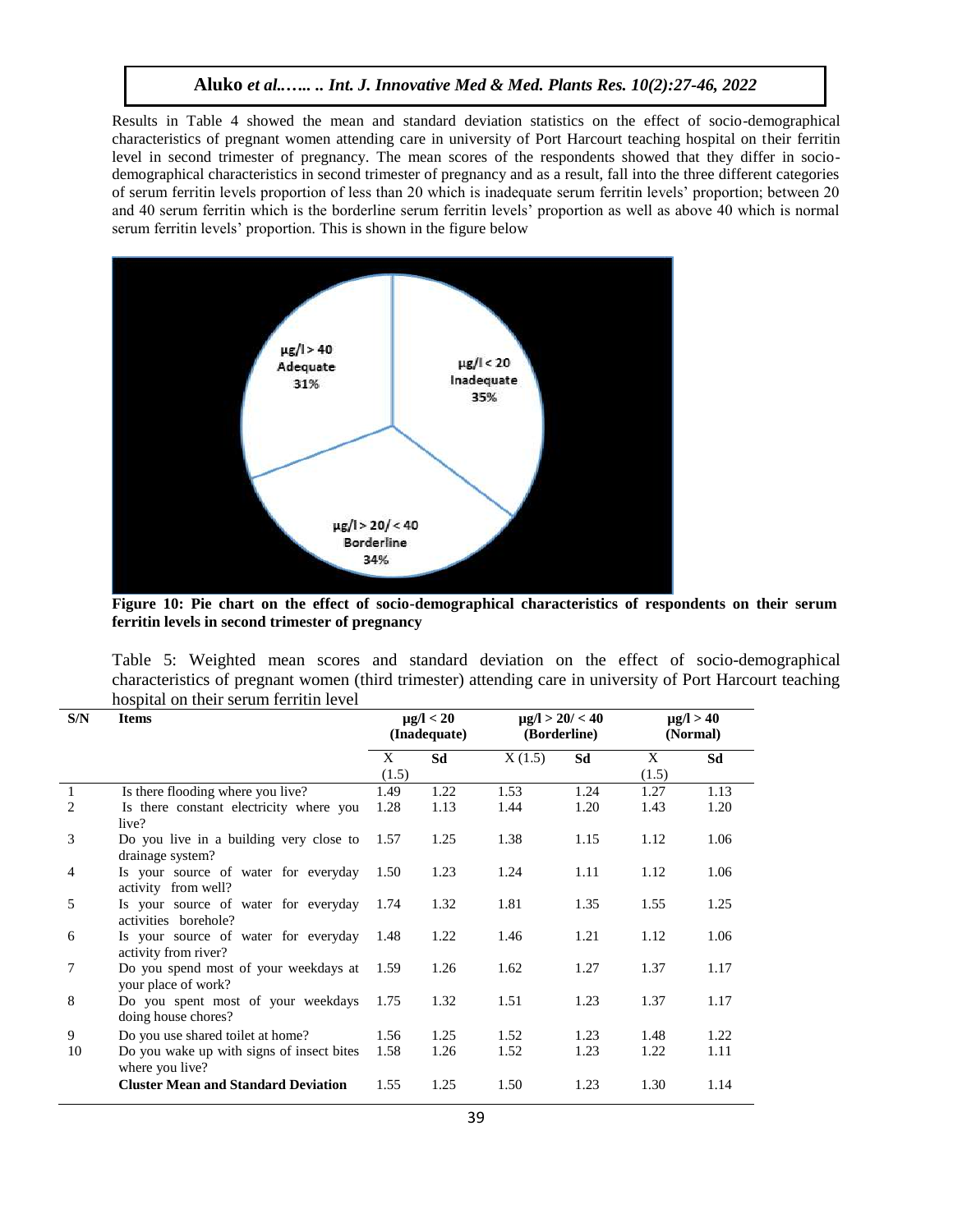Results in Table 5 showed the mean and standard deviation statistics on the effect of sociodemographical characteristics of pregnant women attending care in university of Port Harcourt teaching hospital on their serum ferritin level in third trimester of pregnancy. The mean scores of the respondents showed that they differ in socio-demographical characteristics in third trimester of pregnancy and as a result, fall into the three different categories of serum ferritin levels proportion of less than 20 which is inadequate serum ferritin levels' proportion; between 20 and 40 serum ferritin which is the borderline serum ferritin levels' proportion as well as above 40 which is normal serum ferritin levels' proportion. This is shown in the figure below



**Figure 11: Pie chart on the effect of socio-demographical characteristics of respondents on their serum ferritin levels in third trimester of pregnancy**

**Research Question 4:** *What is the effect of dietary practice of pregnant women attending care in university of Port Harcourt teaching hospital in relation to their serum ferritin level?*

Table 6: Weighted mean scores and standard deviation on the effect of dietary practice of the pregnant women (first trimester) attending care in university of Port Harcourt teaching hospital in relation to their serum ferritin level

| S/N            | <b>Items</b>                                                         |      | $\mu$ g/l < 20<br>(Inadequate) |      | $\mu$ g/l > 20/ < 40<br>$\mu$ g/l > 40<br>(Borderline)<br>(Normal) |      |      |
|----------------|----------------------------------------------------------------------|------|--------------------------------|------|--------------------------------------------------------------------|------|------|
|                |                                                                      | X    | Sd                             | X    | Sd                                                                 | X    | Sd   |
|                |                                                                      | (2)  |                                | (2)  |                                                                    | (2)  |      |
| 1              | How often do you eat vegetables?                                     | 2.17 | 1.47                           | 2.23 | 1.49                                                               | 2.45 | 1.57 |
| 2              | How often do you eat red meat?                                       | 2.41 | 1.55                           | 2.06 | 1.44                                                               | 1.43 | 1.20 |
| 3              | How often do you drink chocolate<br>tea?                             | 1.84 | 1.36                           | 1.92 | 1.39                                                               | 2.00 | 1.41 |
| $\overline{4}$ | How often do you drink green tea?                                    | 1.99 | 1.41                           | 1.85 | 1.36                                                               | 2.21 | 1.49 |
| 5              | How often do you drink herbal tea?                                   | 2.03 | 1.43                           | 2.00 | 1.41                                                               | 1.95 | 1.40 |
| 6              | How often do you Eat cheese?                                         | 2.01 | 1.42                           | 2.28 | 1.51                                                               | 2.13 | 1.46 |
|                | How often do you eat fried rice?                                     | 2.12 | 1.46                           | 2.01 | 1.42                                                               | 2.00 | 1.41 |
| 8              | How often do you eat corn pap?                                       | 2.08 | 1.44                           | 2.09 | 1.45                                                               | 2.11 | 1.45 |
| 9              | How often do you eat oranges?                                        | 1.95 | 1.40                           | 2.14 | 1.46                                                               | 2.38 | 1.54 |
| 10             | How often do you eat cucumber?                                       | 1.98 | 1.41                           | 2.08 | 1.44                                                               | 2.22 | 1.49 |
|                | <b>Cluster</b><br>Mean<br><b>Standard</b><br>and<br><b>Deviation</b> | 2.06 | 1.44                           | 2.07 | 1.44                                                               | 2.08 | 1.44 |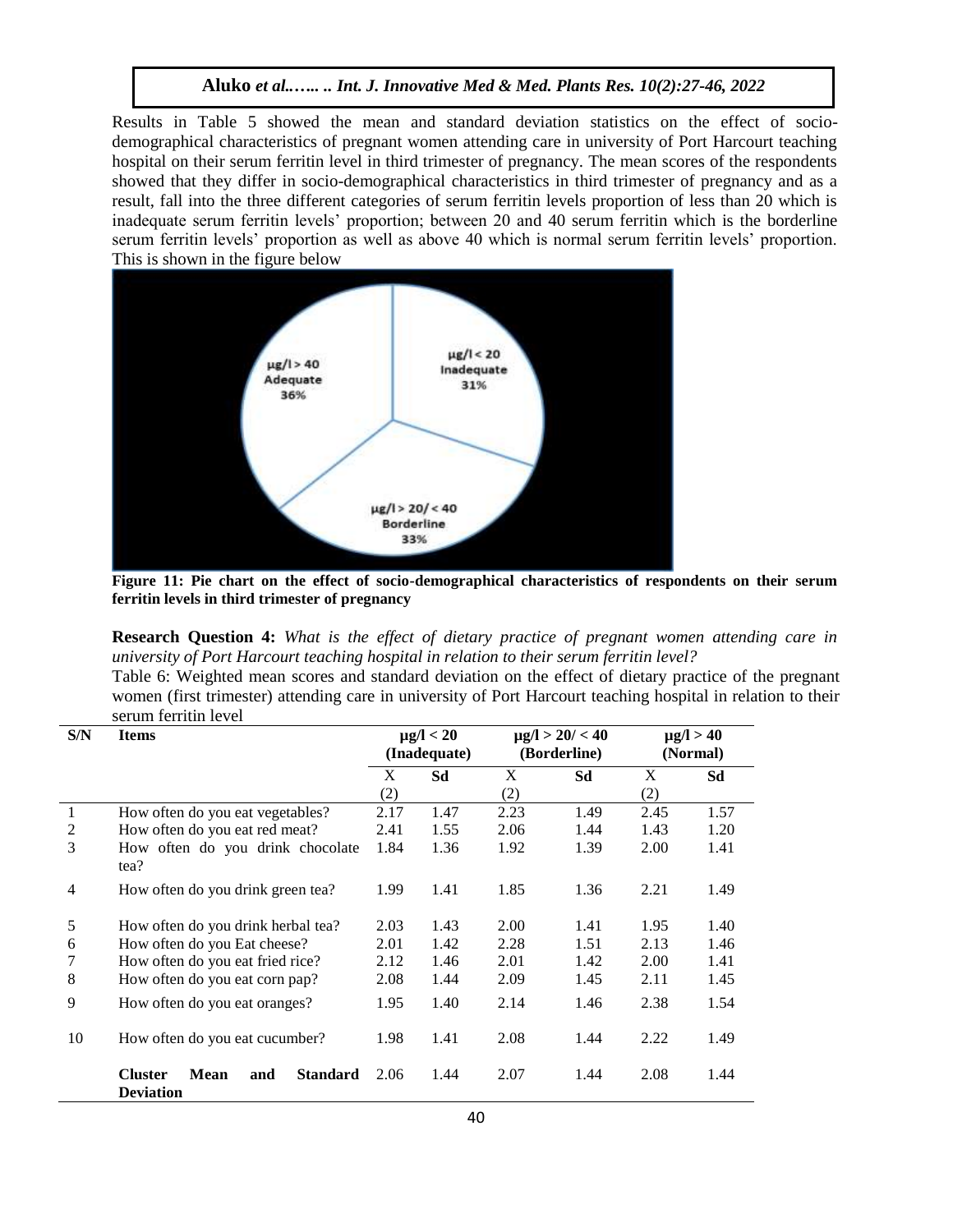Results in Table 6 showed the mean and standard deviation statistics on the effect of dietary practice of the pregnant women attending care in university of Port Harcourt teaching hospital in relation to their serum ferritin level in first trimester of pregnancy. The mean scores of the respondents showed that they differ in dietary practice in first trimester of pregnancy and as a result, fall into the three different categories of serum ferritin levels proportion of less than 20 which is inadequate serum ferritin levels' proportion; between 20 and 40 serum ferritin which is the borderline serum ferritin levels' proportion as well as above 40 which is normal serum ferritin levels' proportion. This is shown in the figure below



Figure 12: Pie chart on the effect of respondents' dietary practice on their serum ferritin levels in first trimester of pregnancy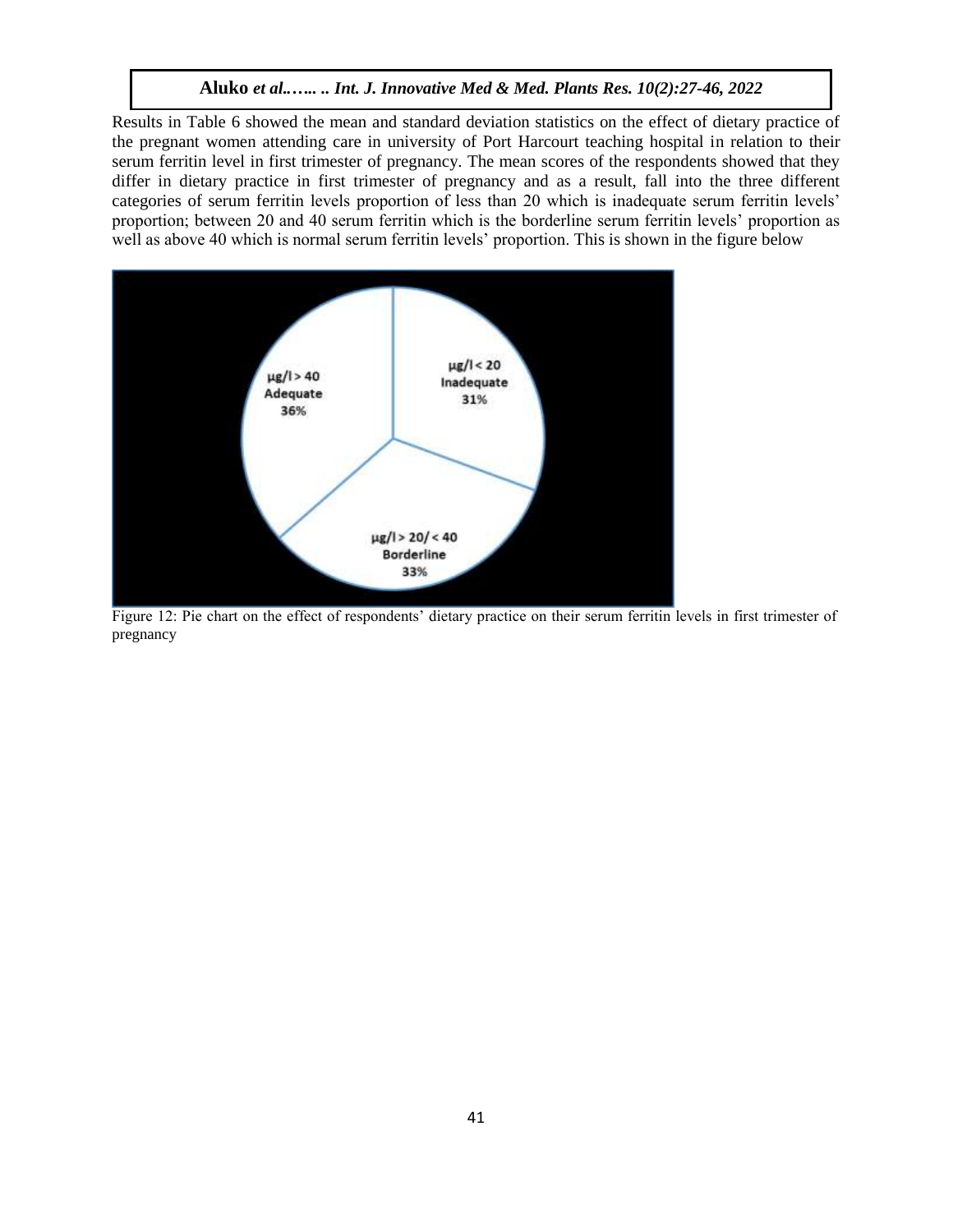Table 7: Weighted mean scores and standard deviation on the effect of dietary practice on the serum ferritin level of pregnant women (second trimester) attending care in university of Port Harcourt teaching hospital

| S/N            | <b>Items</b>                                             |      | $\mu$ g/l < 20 |              | $\mu$ g/l > 20/ < 40 |             | $\mu$ g/l > 40 |
|----------------|----------------------------------------------------------|------|----------------|--------------|----------------------|-------------|----------------|
|                |                                                          |      | (Inadequate)   |              | (Borderline)         |             | (Normal)       |
|                |                                                          | X    | Sd             | $\mathbf{X}$ | Sd                   | $\mathbf X$ | Sd             |
|                |                                                          | (2)  |                | (2)          |                      | (2)         |                |
| 1              | How often do you eat vegetables?                         | 2.15 | 1.47           | 2.32         | 1.52                 | 2.88        | 1.70           |
| $\overline{2}$ | How often do you eat red meat?                           | 2.52 | 1.59           | 1.86         | 1.36                 | 2.03        | 1.43           |
| 3              | 1.63<br>1.27<br>How often do you<br>drink chocolate tea? |      | 2.03           | 1.43         | 2.03                 | 1.43        |                |
| $\overline{4}$ | How often do you drink green tea?                        | 1.48 | 1.22           | 1.65         | 1.29                 | 2.33        | 1.53           |
| 5              | How often do you drink herbal<br>tea?                    | 1.73 | 1.32           | 1.61         | 1.27                 | 1.47        | 1.21           |
| 6              | How often do you eat cheese?                             | 1.41 | 1.19           | 2.13         | 1.46                 | 2.79        | 1.67           |
| $\tau$         | How often do you eat fried rice?                         | 1.41 | 1.19           | 1.84         | 1.36                 | 2.05        | 1.43           |
| 8              | How often do you eat corn pap?                           | 1.48 | 1.22           | 2.03         | 1.43                 | 2.43        | 1.56           |
| 9              | How often do you eat oranges?                            | 1.86 | 1.36           | 2.11         | 1.45                 | 2.96        | 1.72           |
| 10             | How often do you eat cucumber?                           | 1.62 | 1.27           | 1.99         | 1.41                 | 2.81        | 1.68           |
|                | Mean and Standard<br><b>Cluster</b><br><b>Deviation</b>  | 3.73 | 1.32           | 1.96         | 1.40                 | 2.38        | 1.54           |

Results in Table 7 showed the mean and standard deviation statistics on the effect of dietary practice on the serum ferritin level of pregnant women (second trimester) attending care in university of Port Harcourt teaching hospital in second trimester of pregnancy. The mean scores of the respondents showed that they differ in dietary practice in second trimester of pregnancy and as a result, fall into the three different categories of serum ferritin levels proportion of less than 20 which is inadequate serum ferritin levels' proportion; between 20 and 40 serum ferritin which is the borderline serum ferritin levels' proportion as well as above 40 which is normal serum ferritin levels' proportion. This is shown in the figure below.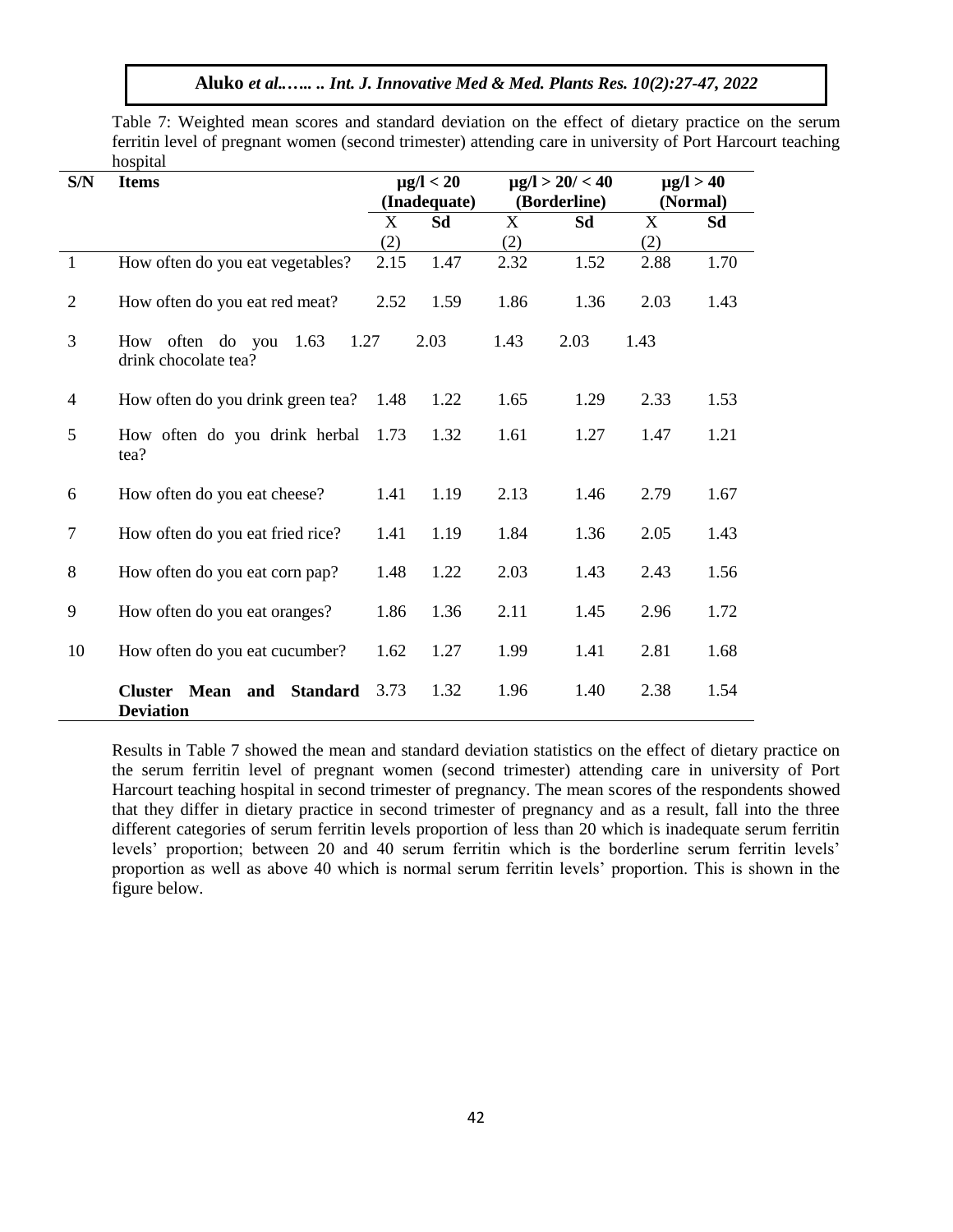

Figure 13: Pie chart on the effect of respondents' dietary practice on their serum ferritin levels in second trimester of pregnancy

Table 8: Weighted mean scores and standard deviation on the effect of dietary practice on the serum ferritin level of pregnant women (third trimester) attending care in university of Port Harcourt teaching hospital

| S/N            | <b>Items</b>                                                                |              | $\mu$ g/l < 20<br>(Inadequate) |      | $\mu$ g/l > 20/ < 40<br>$\mu$ g/l > 40<br>(Borderline)<br>(Normal) |      |      |
|----------------|-----------------------------------------------------------------------------|--------------|--------------------------------|------|--------------------------------------------------------------------|------|------|
|                |                                                                             | $\mathbf{X}$ | Sd                             | X    | Sd                                                                 | X    | Sd   |
|                |                                                                             | (2)          |                                | (2)  |                                                                    | (2)  |      |
| $\mathbf{1}$   | How often do you eat vegetables?                                            | 2.17         | 1.47                           | 2.23 | 1.49                                                               | 2.45 | 1.57 |
| $\mathfrak{2}$ | How often do you eat red meat?                                              | 2.41         | 1.55                           | 2.06 | 1.44                                                               | 1.43 | 1.20 |
| 3              | How often do you drink chocolate<br>tea.?                                   | 1.84         | 1.36                           | 1.92 | 1.39                                                               | 2.00 | 1.41 |
| 4              | How often do you drink green tea.?                                          | 1.99         | 1.41                           | 1.85 | 1.36                                                               | 2.21 | 1.49 |
| 5              | How often do you drink herbal tea?                                          | 2.03         | 1.43                           | 2.00 | 1.41                                                               | 1.95 | 1.40 |
| 6              | How often do you eat cheese?                                                | 2.01         | 1.42                           | 2.28 | 1.51                                                               | 2.13 | 1.46 |
| 7              | How often do you eat fried rice?                                            | 1.41         | 1.19                           | 1.84 | 1.36                                                               | 2.05 | 1.43 |
| $\,8\,$        | How often do you eat corn pap?                                              | 1.48         | 1.22                           | 2.03 | 1.43                                                               | 2.43 | 1.56 |
| 9              | How often do you eat oranges?                                               | 1.86         | 1.36                           | 2.11 | 1.45                                                               | 2.96 | 1.72 |
| 10             | How often do you eat cucumber?                                              | 1.62         | 1.27                           | 1.99 | 1.41                                                               | 2.81 | 1.68 |
|                | <b>Cluster</b><br><b>Mean</b><br><b>Standard</b><br>and<br><b>Deviation</b> | 1.88         | 1.37                           | 2.03 | 1.43                                                               | 2.24 | 1.50 |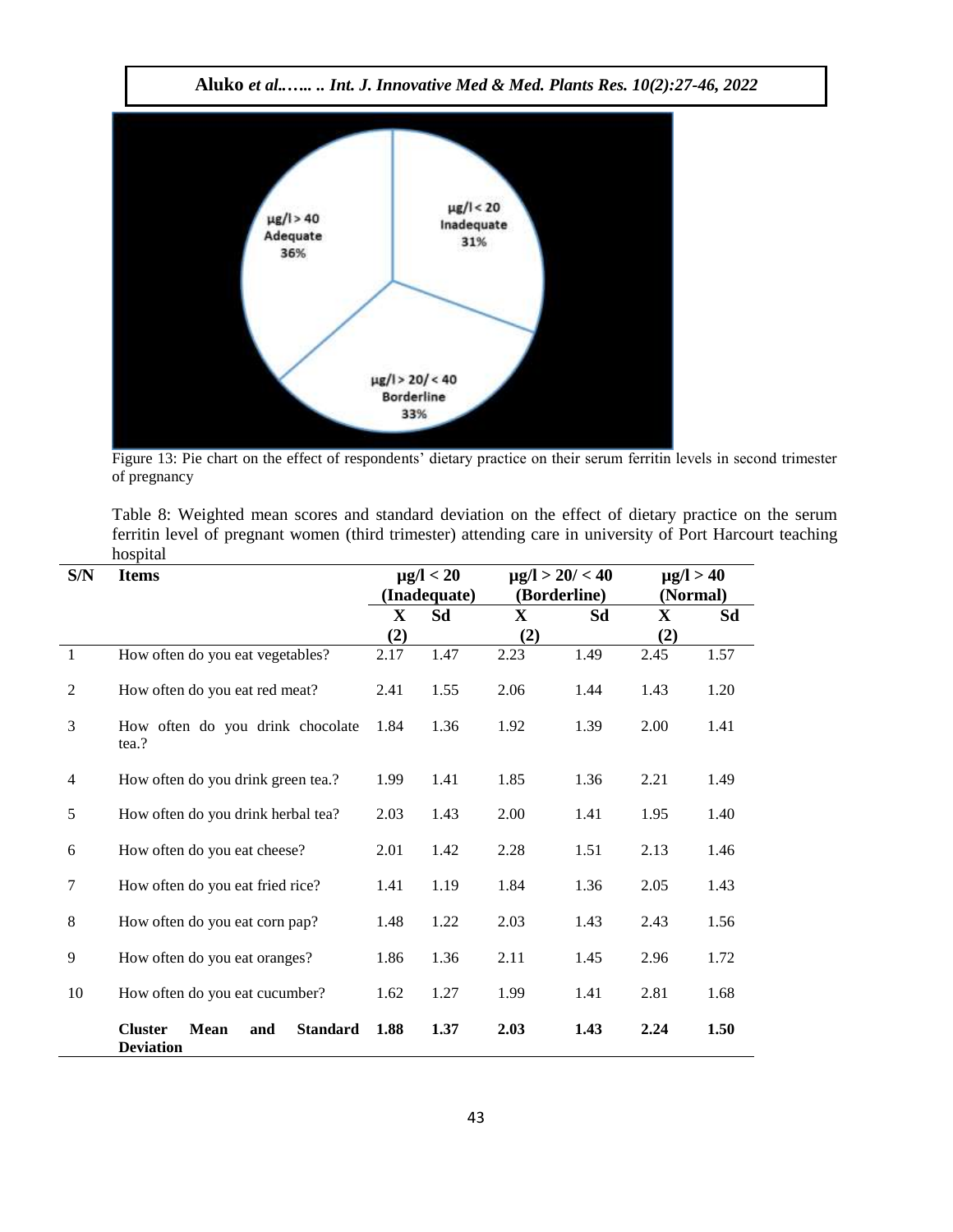Results in Table 8 showed the mean and standard deviation statistics on the effect of dietary practice on the ferritin level of pregnant women attending care in university of Port Harcourt teaching hospital in third trimester of pregnancy. The mean scores of the respondents showed that they differ in dietary practice in third trimester of pregnancy and as a result, fall into the three different categories of serum ferritin levels proportion of less than 20 which is inadequate serum ferritin levels' proportion; between 20 and 40 serum ferritin which is the borderline serum ferritin levels' proportion as well as above 40 which is normal serum ferritin levels' proportion. This is shown in the figure below



**Figure 14: Pie chart on the effect of respondents' dietary practice on their serum ferritin levels in third trimester of pregnancy**

#### **4.3 Test of Hypothesis**

**Hypothesis 1:** There is no significant difference in the proportion of serum ferritin levels during the first, second and third trimester of pregnancy among pregnant women attending care in university of Port Harcourt teaching hospital with respect to socio-demographical characteristics

Table 9: ANOVA on the mean difference of the proportion of serum ferritin levels during the first, second and third trimester of pregnancy among pregnant women attending care in university of Port Harcourt teaching hospital with respect to socio-demographical characteristics.

| Variable       | Sum of<br>squares | df  | Mean square | $\mathbf F$ | Sig  |
|----------------|-------------------|-----|-------------|-------------|------|
| Between groups | 82.712            | 2   | 12.334      | 85.31       | 0.00 |
| Within groups  | 122.083           | 245 | 0.227       |             |      |
| Total          | 204.795           | 247 |             |             |      |

Results in Table 9 showed that means square between groups and mean square within groups are 12.334 and 0.227 respectively. The degrees of freedom between groups, within groups and total are 2, 245 and 247 respectively. The calculated f-value is 85.31 which is significant at 0.00 alpha level. Since, 0.00 alpha level is less than 0.05 alpha level, the calculated f-value is also significant at 0.05 alpha level. As the calculated f-value is significant at 0.05 alpha level, the null hypothesis is not retained. This implies that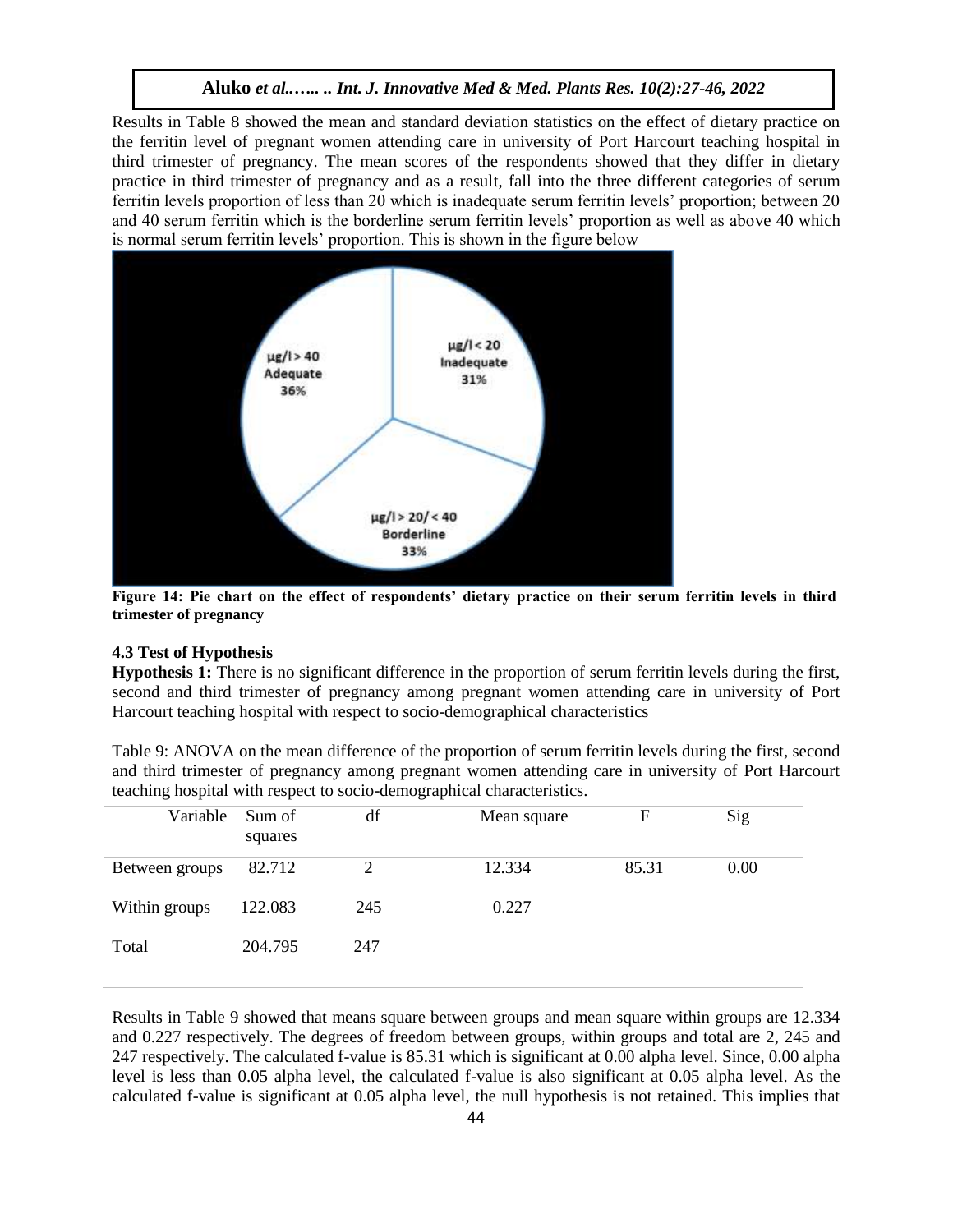there is a significant difference in the proportion of serum ferritin levels during the first, second and third trimester of pregnancy among pregnant women attending care in university of Port Harcourt teaching hospital with respect to socio-demographical characteristics.

#### **DISCUSSION OF FINDINGS**

### **Proportion of pregnant women attending care in university of Port Harcourt teaching hospital with adequate serum ferritin levels during the first, second and third trimester of pregnancy**

The findings revealed the proportion of pregnant women attending care in university of Port Harcourt teaching hospital with adequate ferritin levels during the first, second and third trimester of pregnancy as follows: first trimester of pregnancy- 23 pregnant women, second trimester of pregnancy- 32 and third trimester of pregnancy- 23 pregnant women. This is in line with the findings of Bhale *et al.*, (2013) who acknowledged that ferritin provides a reserve of iron readily available for the formation of hemoglobin and other haem proteins. Ferritin levels are considered the gold standard for the diagnosis of irondeficiency anemia in pregnancy. Significantly lower proportion of serum ferritin were observed in 2nd and 3rd trimesters of pregnancy than in the 1st trimester. Also, serum ferritin levels were found to decrease significantly in all the three trimesters as compared to controls (Bhale, *et al*., 2013).

# **Effect of socio-demographical characteristics of pregnant women attending care in university of Port Harcourt teaching hospital on their serum ferritin level**

The findings revealed effect of socio-demographical characteristics of pregnant women attending care in university of Port Harcourt teaching hospital on their serum ferritin level as follows: poor living environment, workload, insect bites and/or infestation. This is in consonance with the findings of Harville *et al.,* (2018) who acknowledged that housing conditions generally, is a potentially important but underinvestigated aspect of women's lives during pregnancy. This was corroborated by Region of Peel - Public Health (n.d) that environmental concerns when pregnant matters to the life of the mother and the fetus. Exposure to certain havocs in the environment when pregnant may affect the pregnancy and/or the health of the baby. Larsen (2015) also noted that few studies on job stress relative to pregnancy have been carried out, but both animal and epidemiological studies have shown effect of exposure to stressful conditions during pregnancy and adverse effects on the offspring.

## **Dietary practice of pregnant women attending care in university of Port Harcourt teaching hospital on their serum ferritin level**

The findings revealed the effect of dietary practice of pregnant women attending care in university of Port Harcourt teaching hospital on their serum ferritin level as follows: regular consumption of red meat, regular consumption of chocolate tea, intake of herbal tea, and regular consumption fried rice. This is in line with the findings of Berry *et al.,* (2019) who noted that red meat is a good source of certain nutrients, especially vitamin B-12 and iron and the human body needs these nutrients to produce new red blood cells. Red meat is also high in protein, which is necessary for building muscle, bone, other tissues, and enzymes. However, some research has linked regular consumption of red meat to a number of health problems in pregnancy which directly and negatively impacts ferritin level through diseases and this has been found to lead to maternal mortality. Jane (2017) noted that drinking tea, a known inhibitor of ferritin, with the same meal depletes ferritin level by a whopping 64%. This is related to another study that drinking a cup of instant chocolate tea with a bread meal depletes ferritin level by 60–90% (Reyes *et al.,* 2018; Jane, 2017).

## **CONCLUSION**

Based on the findings of this study, it can be concluded that low proportion (26%) of the pregnant women attending antenatal care in University of Port Harcourt Teaching Hospital had adequate serum ferrintin level. It was also reviewed that there is significant difference in the proportion of serum ferritin level at different trimester of pregnancy. 26.4% of the pregnant women had adequate serum ferrintin level in their first trimester 32.32% in their second trimester while 27.06% of the pregnant women had adequate serum ferrintin level in their 3rd trimester of pregnancy.